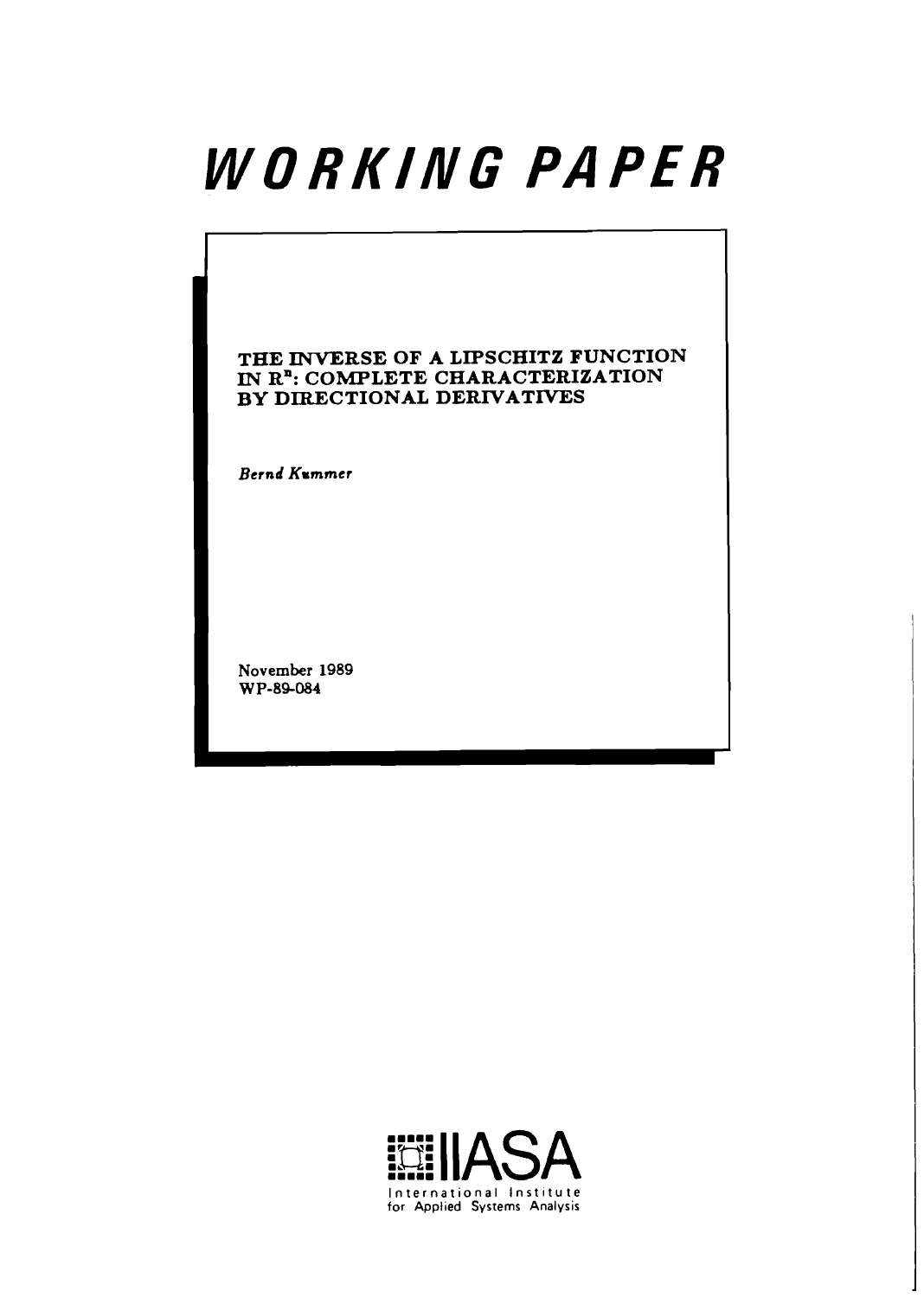# **THE INVERSE OF A LIPSCHITZ FUNCTION**  IN R<sup>n</sup>: COMPLETE CHARACTERIZATION **BY DIRECTIONAL DERIVATIVES**

*Bernd Kummer* 

November 1989 WP-89-084

*Working Papere* are interim reports on work of the International Institute for Applied Systems Analysis and have received only limited review. Views or opinions expressed herein do not necessarily represent those of the Institute or of its National Member Organizations.

INTERNATIONAL INSTITUTE FOR APPLIED SYSTEMS ANALYSIS A-2361 Laxenburg, Austria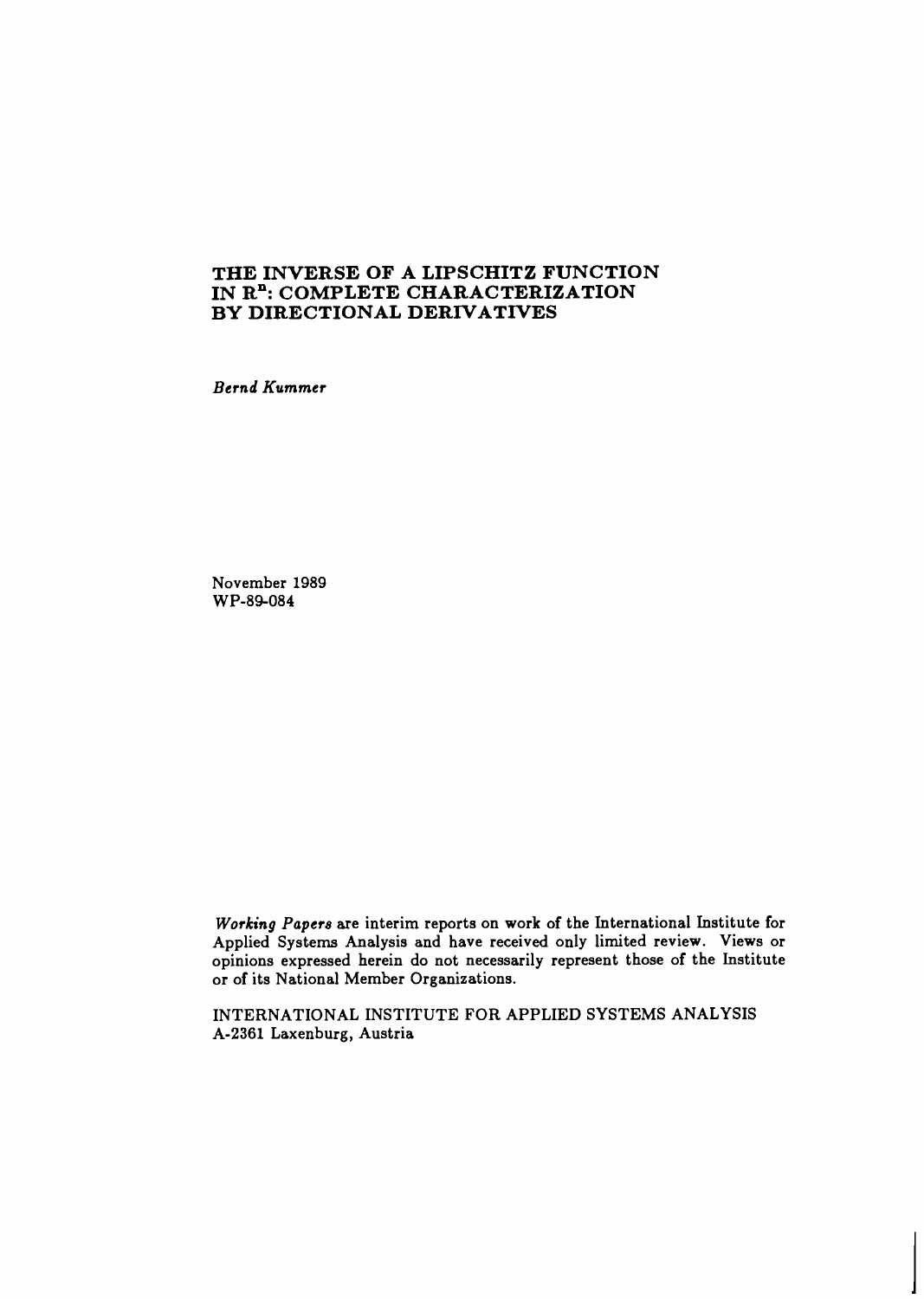## **Foreword**

The new concept of directional derivative introduced for Lipschitzian vector valued functions helps to formulate a necessary and sufficient condition for the existence of locally Lipschitz inverse and to characterize its directional derivatives. For  $C^{1,1}$ optimization, this allows to establish a necessary and sufficient condition for a critical point to be stable. Fundamentals of the calculus are developed, too.

The results were completed within the frame of the IIASA Contracted Study "The Development of Parametric Optimization and its Applications."

> Alexander B. Kurzhanski Chairman System and Decision Sciences Program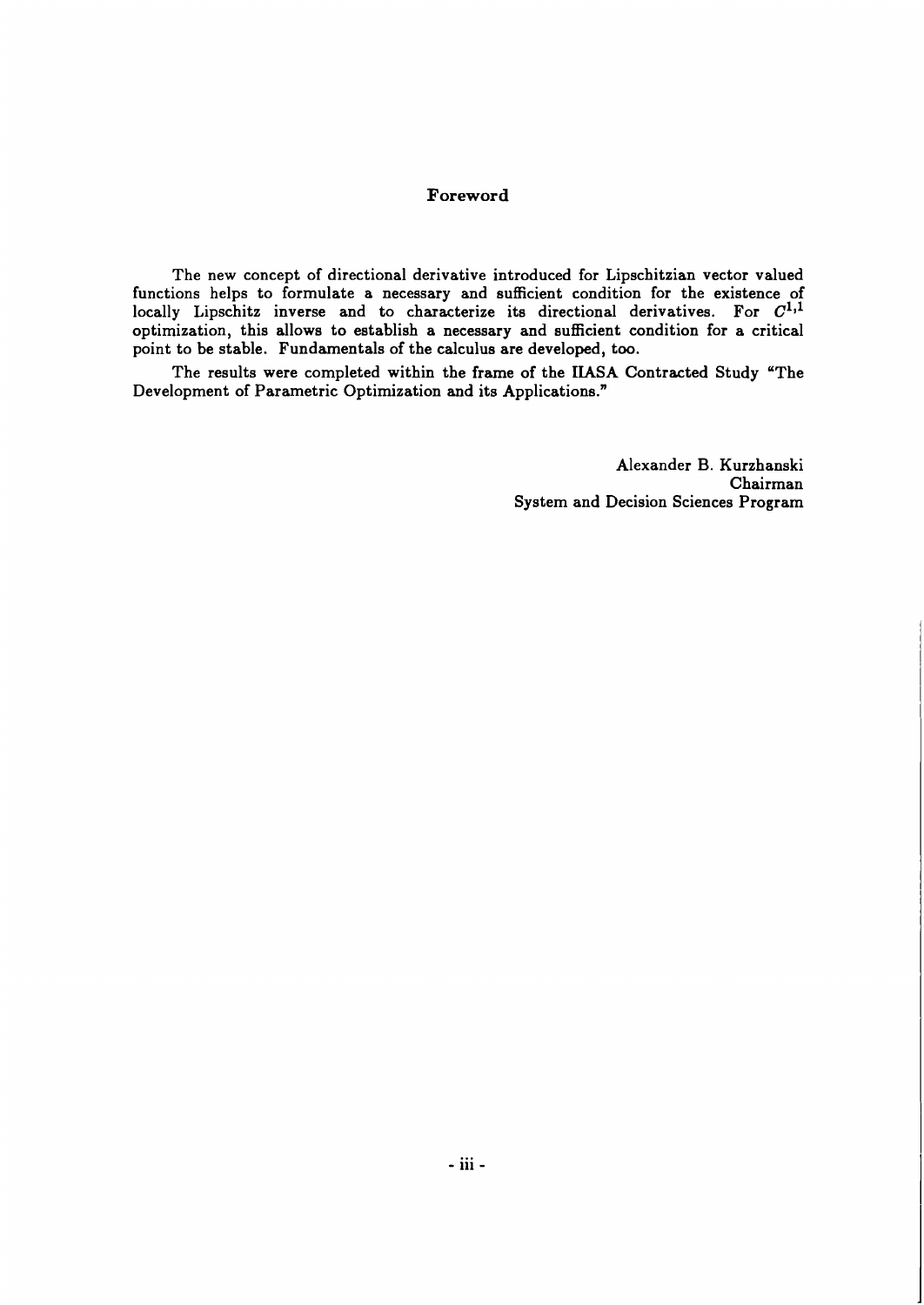$\left\langle \mathbf{1}\right\rangle$ Bernd Kummer

# Key words

Inverse Lipschitz function, implicit function, directional derivative, mean-value theorem, chain-rules, strongly stable critical points

# Abstract

The paper shows that L. Thibault's [22] limit sets allow an iff-characterisation of local Lipschitzian invertibility in finite dimension. We consider these sets as directional derivatives and extend the calculus in a way that it can be used to clarify whether critical points are strongly stable in  $C^{1*1}$ - optimisation problems.

# 1.1 Introduction

During the last fifteen years, various concepts of generalized derivatives have been developed to derive optimality conditions for nonsmooth problems or to describe implicit functions. As a selection of the rich literature to this field we refer to the basic work [2] and to  $[1, 3, ..., 7, 12, 13, 15, 16, 19, ..., 23]$ . The present paper aims at the existence of a locally Lipschitz inverse  $f^{-1}$  of a function f from  $R^{\text{n}}$  into itself. It turns out that, for this purpose, the limit sets  $D_{\varphi}(x;u)$  of L. Thibault [21,22] play an important role. In his papers, they are used in order to extend Clarke's calculus to functions taking values in topological vector spaces. There, our basic properties of  $\frac{1}{2}$  2.2 (except connectness) are shown to hold more general. Concerning these historical facts the author is in debt to Prof. L. Thibault for sending the correspondent informations and papers.

In what follows, reserving the index for partial derivatives, we denote  $D_p(x;u)$  by  $\Delta f(x;u)$  and call these sets directional derivatives. They are related to F.H. Clarke's generalized

Humboldt-University Berlin, Section Mathematics, PSF 1297, GDR, Berlin 1086  $\overline{1}$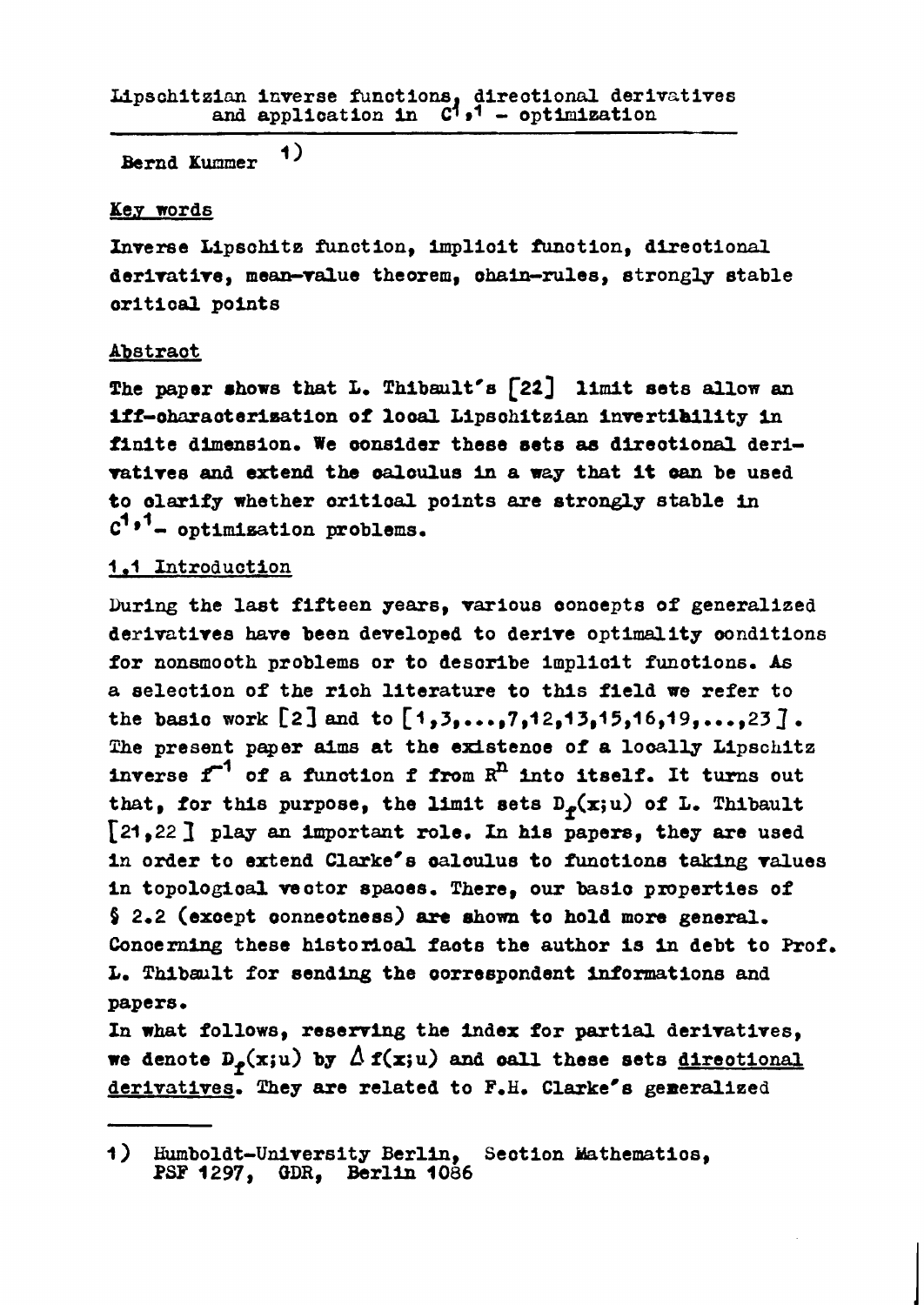Jacobian  $\partial$  f(x) and its extremal points ex $\partial$ f(x) by  $(\sigma x \partial f(x))$  u  $\subset \Delta f(x; u) \subset \partial f(x)$  u  $(1.1)$ whenever f:  $R^{n} \rightarrow R^{m}$  is locally Lipschitz (for similar relations in abstract spaces see  $[21]$ ). Our main result will show that L. Thibault's sets are crucial in view of the inverse function Theorem 1. Let f:  $R^n \rightarrow R^n$  be locally Lipschitz. Then. f is Lipschitzian invertible at x (Def. 1) if and only if  $0 \notin \Lambda f(x; u)$  for all  $u \in R^n \setminus \{0\}$ . In this case, the relations  $u \in \Delta f^{-1}(f(x); \tau)$  and  $\tau \in \Delta f(x; u)$  are equivalent. Example 2 will demonstrate that, even if  $\partial f(x)$  is singular, some Lipschitz function can have a Lipschitzian inverse. This way, the consideration of  $\Delta$  f(x;u) is motivated by new reasons which form the content of the next section. In section 3 we show the relation between "strong" and "weak" stability by an implicit function theorem and verify that known (from Clarke's calculus) mean-value theorems including Taylor expansion for  $C^{1,1}$ -functions  $\begin{bmatrix} 7 \end{bmatrix}$  remain valid (and can be directly shown) with the present derivatives. In order to apply the calculus and to preserve the iff-condition of Theorem 1 some chain-rules of equation-type (section 4) and simple functions will be of interest. Finally, we are able (in section 5) to derive a complete characterization of so-called strongly stable critical points of optimization problems involving  $c^{1*1}$ -functions. It should be noted that this task (which is "almost" completely solved for the  $C^2$ -case by  $[11, 17, 8]$ ) has essentially stimulated the following investigations and seems to be unsolvable without using the sets  $\Delta$  f(x;u) (op. Theorem 4).

# 1.2. Notations, basic definitions

Given a bounded subset  $X$  of the Euclidean space  $R<sup>n</sup>$  we denote the linear space of all Lipschitz functions f from X into R<sup>m</sup> by  $C^{0.1}(X, R^{m})$ . The number Lip  $(f/X)$  is the smallest Lipschits module of f en X, and by the equation

$$
|t| \tfrac{0.1}{X} - \max \left\{ \sup_{x \in X} ||t(x)||, \text{ Lip } (t/X) \right\}
$$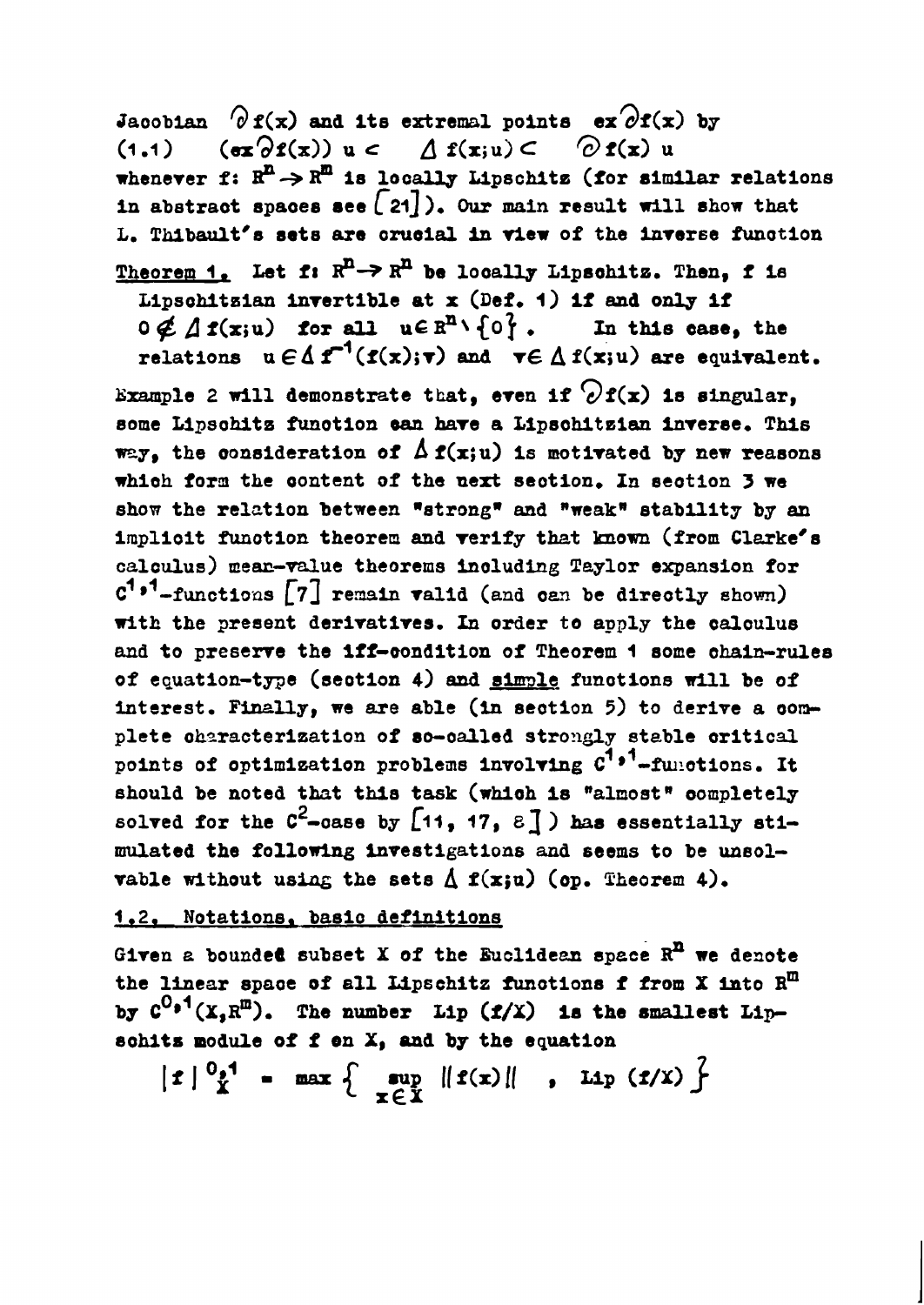the so-called Lip-norm is defined. It can be regarded as a seminorm for the space  $C^{0,1}(R^n, R^m)$  of all locally Lipschitz functions from  $R^n$  into  $R^m$ . Similarily, the space  $C^{1,1}(R^{n}, R^{m})$  consists of all continuously differentiable functions from R<sup>n</sup> into R<sup>m</sup> having locally Lipschitz Jacobians, and  $\left[ f \right]_{X}^{1} = \max_{x \in X} \left\{ \sup_{x \in X} ||f(x)||, |Df|_{X}^{0,1} \right\}.$ Let  $\overline{B(x, \mathcal{E})}$  denote the closed ball with center x and radius & in the underlying space. For a function f from  $R^{n}$  into  $R^{m}$  we call Lip  $f(x) = \inf_{\epsilon > 0} Lip(f / B(x, \epsilon)) \in R_+ \cup \{\infty\}$ the Lipschitz module of f at x. Def. 1. A continuous function f:  $R^n \rightarrow R^n$  is said to be Lipschitzian invertible at x if there are positive  $\epsilon$  and  $\delta$  such that (i) the equation  $f(y) = z$ ,  $y \in B(x,E)$  has a unique solution  $y = f^{-1}(z)$  whenever  $z \in B(f(x), \delta)$ , and  $(i1)$  the function  $f^{-1}$  is Lipschitz on  $B(f(x),\delta)$ . Def. 2. A continuous function f:  $R^n \rightarrow R^n$  is said to be weakly stable at x (with respect to some subset G of  $C^{0,\bullet}$ <sup>1</sup> ( $R^{n}, R^{n}$ ) ) if there are positive  $\epsilon$  and  $\delta$ such that the equation  $f(y) + g(y) = f'(x)$ ,  $y \in B(x, \mathcal{E})$ has a unique solution  $y = y(E)$  whenever  $E \in G$  and  $|g|_{B(x,\epsilon)}^{0,1} < \delta$ If, additionally, the mapping  $g \mapsto y(g)$  is Lipschitz on its domain with the norm  $\begin{bmatrix} . & 0 & 1 \\ 0 & 1 & 0 \\ 0 & x & 0 \end{bmatrix}$ , then f is<br>called strongly stable at x (with respect to t). Now, let f:  $R^n \rightarrow R^{\text{In}}$  be a continuous function and suppose x,  $u \in R^{n}$  to be fixed. Def. 3. The set  $\Delta f(x)$  consists of all points  $s \in \mathbb{R}^m$  being a limit of points  $z^{k} = (f(y^{k}) - f(x^{k})) \cdot ||y^{k} - x^{k}||^{-1}$  k= 1,2,... where  $x^{k} \rightarrow x$ ,  $y^{k} \rightarrow x$  and  $x^{k} \neq y^{k}$ . Def. 4. The set  $\Delta$   $f(x;u)$  consists of all points  $u \in \mathbb{R}^m$ being a limit of points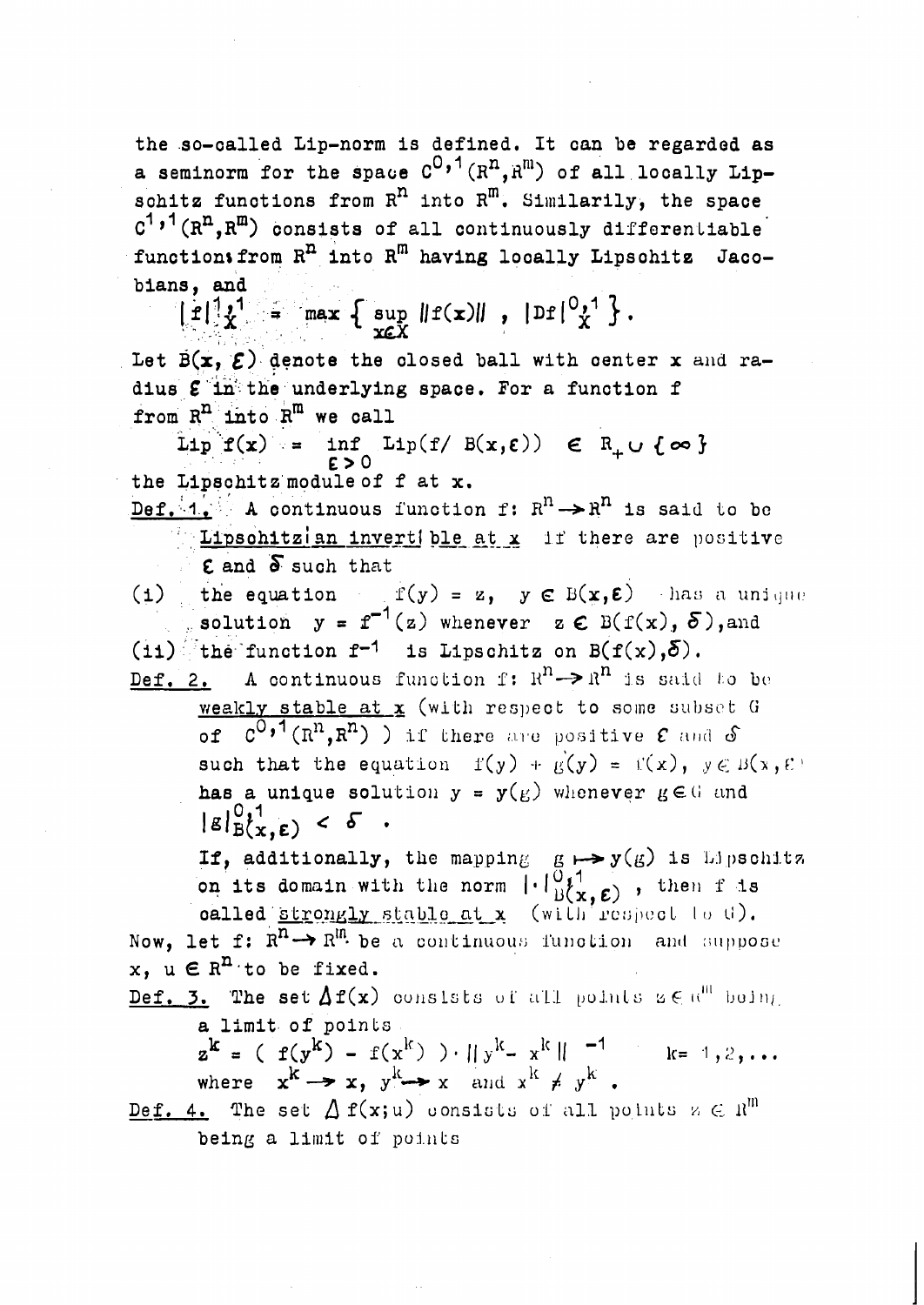$z^{k} = (f(x^{k} + \lambda_{k}u) - f(x^{k})) \cdot \lambda_{k}^{-1}$  k= 1,2,...<br>where  $x^{k} \rightarrow x$  and  $\lambda_{k} \downarrow 0$ . We call  $\Delta f(x;u)$  directional derivative of f at x. 2. Motivation and basic properties of the derivatives  $2.1$ . Motivation The main motivation of considering the set  $\Delta f(x)$  is given  $\mathbf{b} \mathbf{y}$ Lemma 1. A continuous function f:  $R^n \rightarrow R^n$  is Lipschitzion invertible at x if and only if  $0 \notin \Delta f(x)$ . **Proof:** Indeed, if  $0 \in \Delta f(x)$  then  $f^{-1}$  cannot be Lipschitz near  $(x, f(x))$ . This directly follows from Def. 3. Conversely, if  $0 \notin \Delta f(x)$ , then there is some positive  $\mathcal E$ such that  $\|f(x^{\prime\prime}) - f(x^{\prime})\| \ge \varepsilon \|x^{\prime\prime} - x^{\prime}\|$  for all  $x^{\prime\prime}$ ,  $x^{\prime} \in B(x, \varepsilon)$ By the invariance of domain theorem, the set  $-1)$  $f(B(x,\varepsilon))$  contains some ball  $B(f(x), \delta)$  ( $\delta > 0$ ). Thus, the requirements of Def. 1. are satisfied.  $\square$ Because of the chaotic structure of the sequences included in the definition of  $\Delta f(x)$ , it is hard to apply beging the concrete functions. Therefore, a representation of  $\Lambda$   $f(x)$ by means of the "better" sets  $\Delta f(x;u)$  is desireal ... If  $f \in C^{0,\{1\}}(\mathbb{R}^n,\mathbb{R}^m)$  then  $\Delta f(x) = \bigcup \Delta f(x)$ . Lemma<sub>2</sub>.  $\text{H}\text{u}\text{H} = -1$ **Proof:** The inclusion "  $\supset$  " is trivial. Let  $z \in \Lambda(\{x\})$ , and consider the sequences  $x^k$ ,  $y^k$ ,  $z^k$  as in Def. 3. Setting  $\lambda_k = ||y^k - x^k||$ ,  $u^k = (y^{k} - x^k) / \lambda_k$ <br>
some (infinite) subsequence of  $u^k$  converges to  $u$ ,  $||u|| = 1$ . We may assume that the original sequence already shows this property. Defining  $v^{\overline{k}} = (f(x^{\overline{k}} + \lambda_{i,\mu}) - i(x^{\overline{k}})) / 2$ we can estimate, for large k:  $||z^{k}-v^{k}|| \leq ||f(y^{k}) - f(x^{k} + \lambda_{k}u)|| / \lambda_{k}$ <br>  $\leq (1 + \text{Lip } f(x)) ||\lambda_{k} (u^{k} - u)|| / \lambda_{k}$ <br>
Hence, we obtain  $z = \lim_{k \to \infty} z^{k} = \lim_{k \to \infty} v^{k} \in \Delta f(x; u)$ .

1) This fact was already mentioned in [2], Remark 2.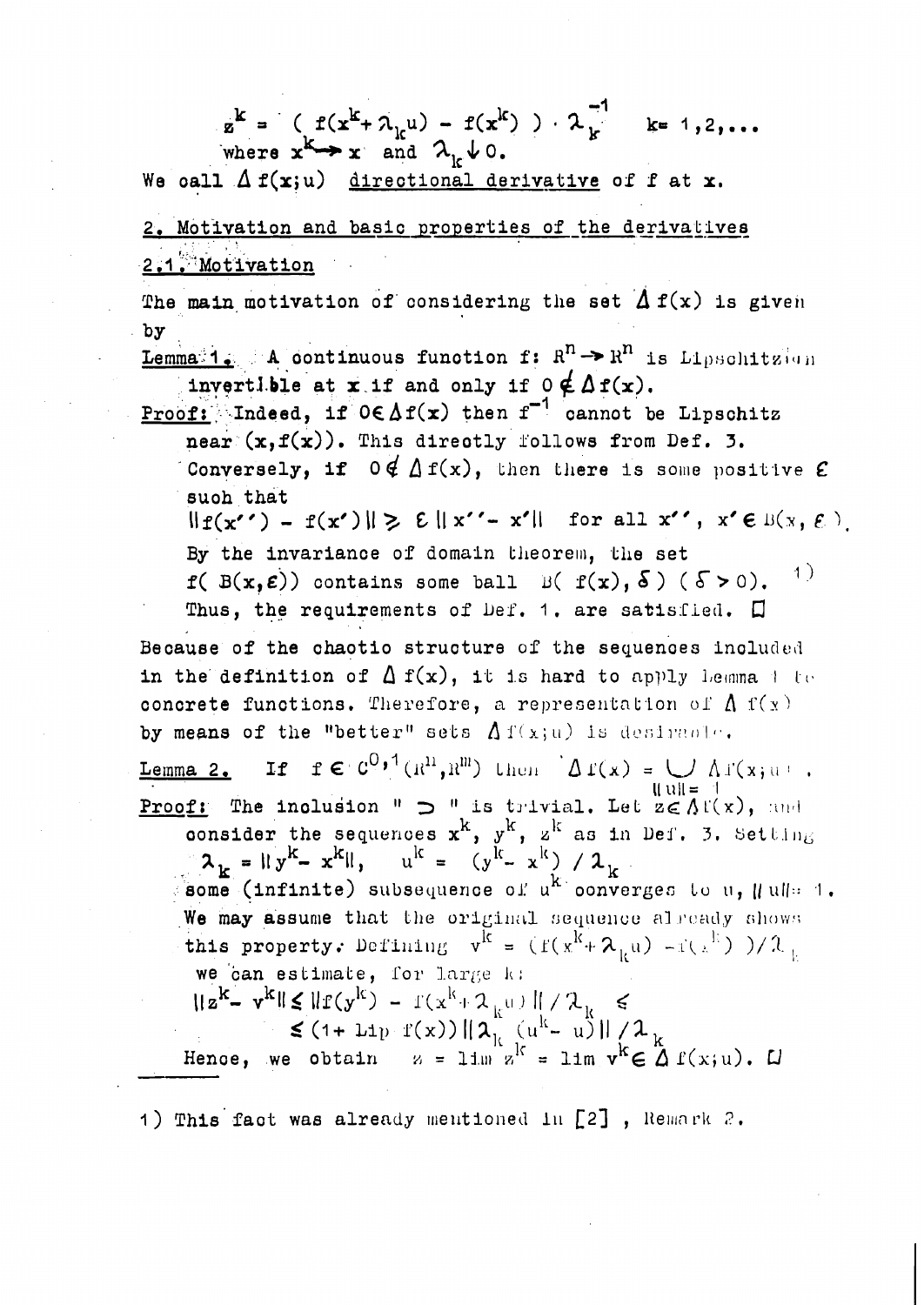2.2. Basic properties of the derivalives

Most of the following statements are immediate consequences of the definitions and the Lipschitz property and need only elementary proofs which will be omitted here. Further, we suppose throughout this section that the functions under consideration map  $R<sup>H</sup>$  into  $R<sup>H</sup>$  and are locally Lipschitz near the points of interest.

 $(P1)$   $\Delta f(x)$   $\subset$  B( 0, Lip f(x) )

- $\forall \emptyset \neq \Delta f(x; u), \Delta f(x; tu) = t \Delta f(x; u)$ , teR  $\Delta f(x; u+v) \subset \Delta f(x; u) + \Delta f(x; v)$  $\Delta(f+g)(x;u) \subset \Delta f(x;u) + \Delta g(x;u)$ .
- (P2) The multifunctions  $\Delta$  f(.) and  $\Delta$  f(.;.) are closed and locally bounded.
- (P3) If f is a functional (m=1) then  $\Delta f(x;u)$  is the interval  $\Gamma$  -(-f)<sup>o</sup>(x;u),  $T^0(\omega;u)$  J where i<sup>tt</sup> armode. F.H. Clarke's directional derivative of t.
- (P4)  $\Delta f(x; u) \subset \partial f(x)$  u := {  $\Delta u$  :  $\Delta \in \partial f(x)$ } where  $\partial f(x)$  is F.H. Clarke's [2] generalized Jacobian.

Indeed, we may apply the mean-value theorem [3], proposition 2.6.5., to the points  $x^{k}+ \lambda_{k}$ u and  $x^{k}$  in Def. 4. This yields the existence of some matrices  $A^k \in \text{conv} \left( \bigcup_{0 \leq \ell \leq 1} \partial f(\tau x^k + (1 - \tau)(x^k + \lambda_k u)) \right)$ 

 $s$ uch that

 $f(x^k+2\mu u) - f(x^k) = 2\mu h^k u.$ 

 $\mathbf{Sing}$  the multifunction  $\partial$  f(.) is closed, we obtain  $A$ ute  $z$  for each accumulation "point" A of the bounded sequence  $A^k$ .  $\Box$ 

Note that property (P4) implicitly makes use of Rademachers theorem. However, (P4) has illustrative character and will not be used in what follows. The same is true for

 $( P5)$  If A is extremal in  $\partial f(x)$  then  $Au \in \Delta f(x; u)$ .

This statement follows from the fact that there is a

sequenve  $x^k \rightarrow x$  such that  $Df(x^k)$  exist and converge to A. (P6) The sets  $\Delta f(x;u)$  are connected.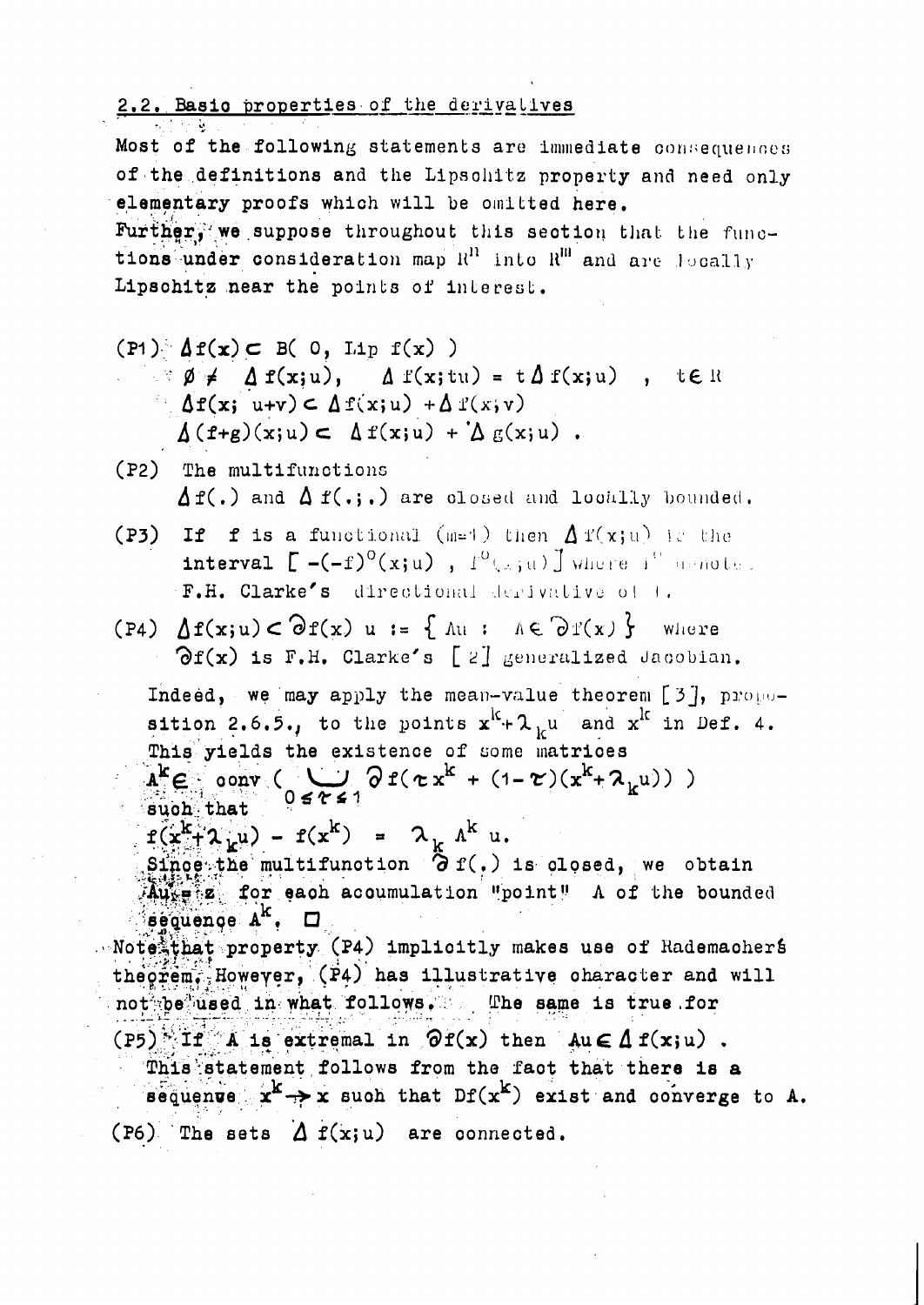To verify (P6) we introduce the sets  $\Delta^{\epsilon} f(x;u) = \{(f(y+\lambda u) - f(y))/\lambda : 0 < \lambda \leq \epsilon, y \in B(x, \epsilon) \}$ and note that

 $\Delta f(x;u) = \limsup_{\varepsilon \downarrow 0} \Delta^{\varepsilon} f(x;u)$ .<br>Now, assume the contrary; there are open sets  $\Omega_i \subset \mathbb{R}^m$ such that  $\Delta f(x;u) \cap \Omega_1 \neq \emptyset$  (i. = 1, 2) and  $\Delta f(x;u) \subset \Omega_1 \cup \Omega_2$ ,  $\overline{\Omega}_1 \cap \Omega_2 = \emptyset$ . Since  $\Delta f(x;u)$  is compact there is some  $\varepsilon > 0$  such that  $\Delta^{\epsilon}f(x; u) \subset \Omega_1 \cup \Omega_2$ . Because of  $\Delta^{\epsilon} f(x; u) \cap \Omega_1 \neq \emptyset$ the set  $\Delta^{\epsilon} f(x; u)$  is not connected, again. To construct a contradiction, consider any two elements a' and a'' in  $\Delta^{\mathcal{E}} f(x;u)$  generated by the pairs ( $\lambda$ ', y') and  $(\lambda'$ ,  $y'$ ), respectively. Setting, for  $0 \le t \le 1$ ,  $\lambda(t) = t \lambda' + (1-t) \lambda'$ ,  $y(t) = ty' + (1-t)y'$ ,  $a(t) = [ f(y(t) + \lambda(t)u) - f(y(t))] - \lambda(t)^{-1}$ an are connecting a' and a'' is formed. Since, ebvioust.,  $a(t) \in \Delta^{\epsilon} f(x; u)$  ( $\forall$  t), this set is connected.  $\Box$ 

- (P7)  $v \in \Delta f(x; u)$  if there are sequences  $x^k \rightarrow x$ ,  $u^k \rightarrow u$ and  $\lambda_k \downarrow 0$  such that  $v = \lim_{k \to \infty} (f(x^k + \lambda_{k})^{k}) = f(x^k)/\lambda_k$ .
- (P8) Let  $f(.) = g(h(.))$  where g and h map  $R^{m}$  into  $R^{p}$  and  $R^n$  into  $R^m$ , respectively. Then
	- (1)  $\Delta$   $f(x;u) \leq \Delta g(h(x) ; \Delta h(x;u))$
	- If g is a C<sup>1</sup>-function, then (1) holds as constion:  $(i)$  $\Delta f(x;u) = Dg(h(x))\Delta h(x;u)$ .

To prove the first statement let  $a = \text{lim } a^k$  where (2.1)  $a^{k} = E g(h(x^{k} + \lambda_{k}u)) - g(h(x^{k})) - \lambda_{k}$ ,  $x^{k} \rightarrow x, \lambda_{k} \rightarrow 0$ . Since the sequence

- $(2.2)$   $v^{k} := (h(x^{k} + \lambda_{k}u) h(x^{k}))/\lambda_{k}$ is bounded, we may assume that  $v^k \rightarrow v \in \Delta$  h(x;u). Substituting  $h(x^{k} + \lambda_k u) = h(x^{k}) + \lambda_k v^{k}$  in (2.1) we observe
- (2.3)  $a^k = [g(h(x^k) + \lambda_k v^k) g(h(x^k)) ] / \lambda_k$ and, in yiew of  $(PI)$ ,  $a \in \Delta g(h(x)$ , v).
	- Consider the second statement, and let  $v \in \Lambda h(x;u)$  be given. Now, there exist sequences  $x^k \rightarrow x$ ,  $\lambda_k \downarrow 0$  such that  $v^k$  (2,2), converge to v. We define a<sup>k</sup> via (2.1) and write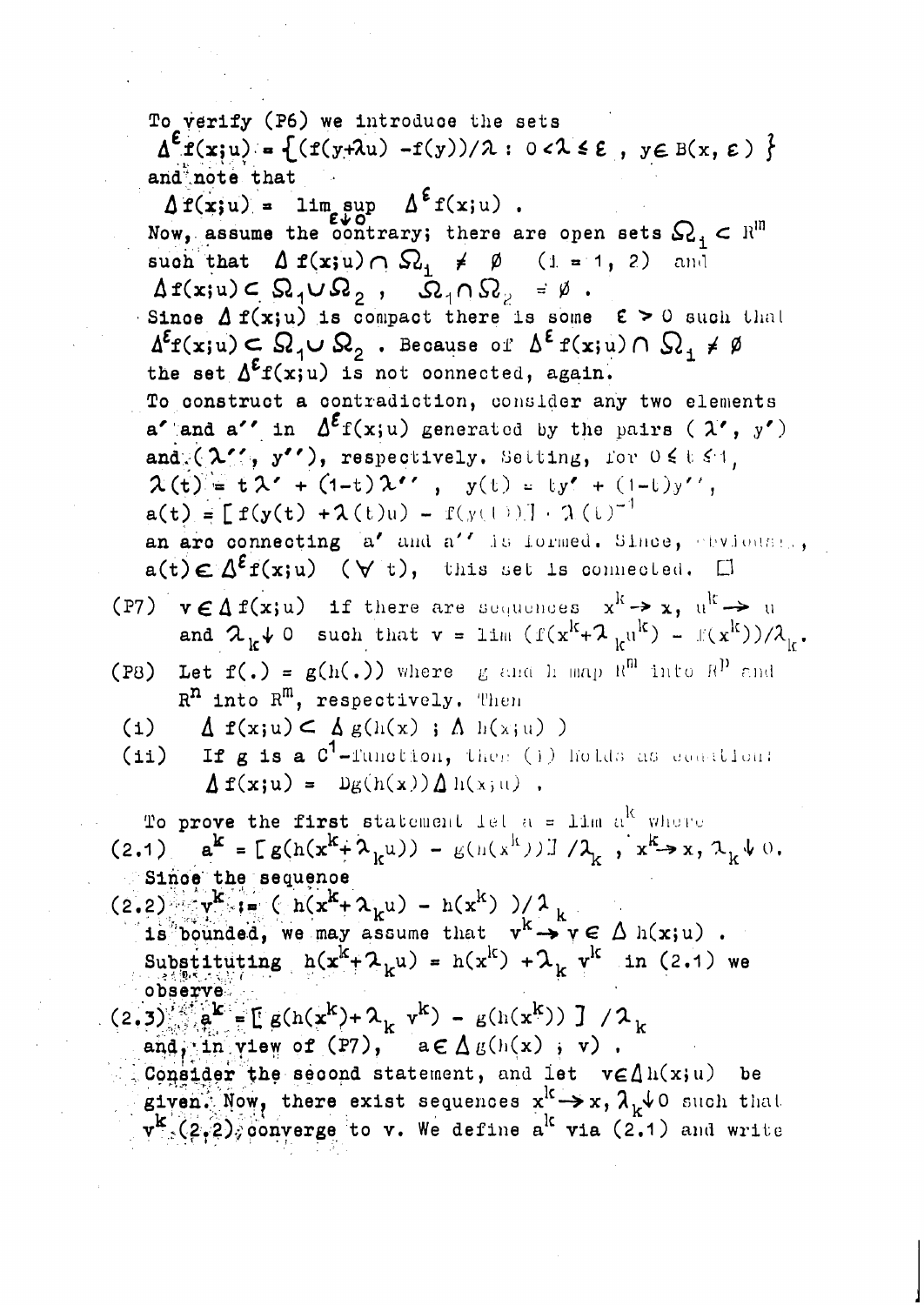these points in the form (2.3). Since  $g \in C^1$ , we may then estimate

 $\|\mathbf{a}^{\mathbf{k}} - \mathbf{b}(\mathbf{a}(\mathbf{x}))\mathbf{v}\| < \varepsilon_{\mathbf{k}}$ , where  $\varepsilon_{\mathbf{k}} \to 0$ . Together with (2.1) this leads to  $Dg(h(x))v \in \Delta f(x;u)$ .  $\Box$ 

The inclusion (i) of (P8) will not necessarily hold as equation if the inner function h belongs to  $C^1$ . In order to see this, we suggest to study the following example. Example 1.  $f(x) = g(h(x))$ ,  $x \in R^1$ ,  $g: R^2 \rightarrow R^1$ where

 $h(x) = (x, 0)$  and

 $g(y_1, y_2) = \begin{cases} 0 & \text{if } y_1 \leq 0 \\ y_1 & \text{if } 0 \leq y_1 \leq 1 \\ y_2 & \text{otherwise} \end{cases}$ Take  $x = 0$  and  $u = 1$ .

# 2.3. The inverse function theorem

The first statement of Theorem 1 is, obviously, a direct consequence of Lemma 1, Lemma 2 and property (P1). To verify the second one, let  $v \in \Delta f(x; u)$ , and let  $\mathbf{z}^{\mathbf{k}}$ ,  $\mathbf{x}^{\mathbf{k}}$ ,  $\mathbf{\lambda}_{\mathbf{k}}$  be sequences as in Def. 4 where  $\mathbf{z}^{\mathbf{k}}$  ->  $\mathbf{v}$ . Then  $f(x^{k} + \lambda_{k} u) = f(x^{k}) + \lambda_{k} u^{k}$ and  $x^{k} + \lambda_{k} u = r^{-1} (f(x^{k}) + \lambda_{k} u^{k})$  $u = \int_{0}^{\infty} f(x^k) + \lambda_k x^k - t^{-1} (f(x^k)) \int_{0}^{t} \lambda_k$ .<br>In view of (P7) the latter means  $u \in \Lambda f^{-1}(f(x) ; v)$ . Conversely, let  $u \in \Delta f^{-1}(f(x); v)$ , and consider sequences  $x^{k} \rightarrow f(x), u^{k} \rightarrow u$  and  $\lambda_{k} \downarrow 0$  such that<br>  $u^{k} = [f^{-1}(x^{k} + \lambda_{k}v) - f^{-1}(x^{k})]/\lambda_{k}$ ,  $f^{-1}(x^{k} + \lambda_{k}v) = f^{-1}(x^{k}) + \lambda_{k} u^{k}$ . By studying the f-image of both sides, the relation

 $v \in \Delta f(x; u)$  follows as above.  $\square$ 

Now, we present an example that will clarify the relation between  $F.H.$  Clarke's  $\begin{bmatrix} 2 \\ 1 \end{bmatrix}$  inverse function theorem and Theorem 1. It shows, additionally, that the connected sets  $\Delta$  f(x;u) may be non-convex and that the inclusions (1.1) can be proper ones.

Example 2. We define a piecewise linear homeomorphism f of  $R^2$  into itself satisfying  $0 \in \partial f(0)$ .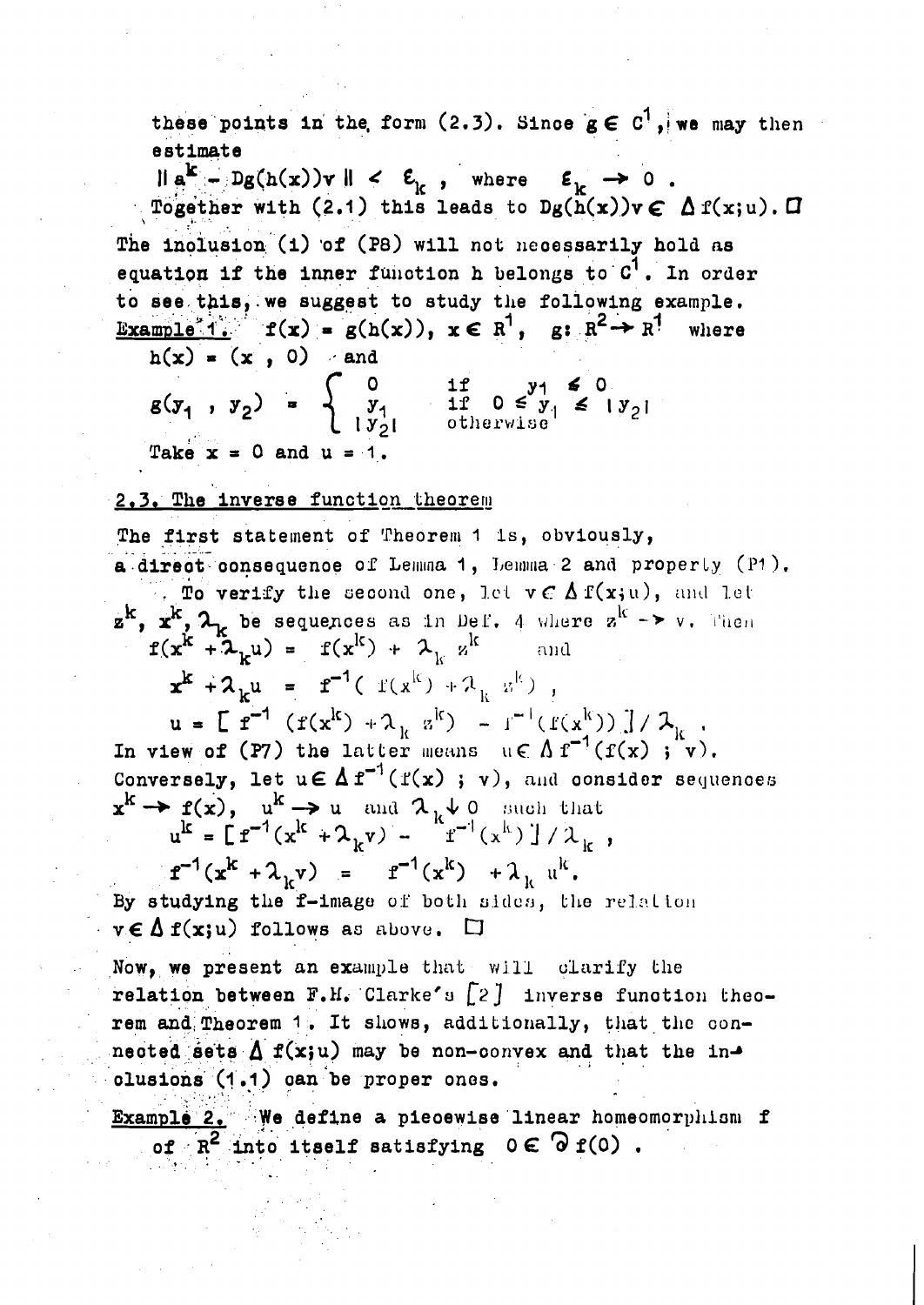Let  $a^{\frac{1}{2}}$  and  $b^{\frac{1}{2}}$  (1= 1,...,6) be vootors on the sphere which are arranged as follows.



Additionally, put  $a^7 = a^1$ ,  $b^7 = b^1$ . The important properties of the figure are (1)  $a^1 = b^1$ ,  $a^2 = b^2$  ;  $a^4 = -b^4$ ,  $a^3 = -b^5$ (11) the common turning sense of the vectors  $a^1$  and  $b^1$ . 11)  $\mathcal{L}(a^1, a^{1+1}) < \pi$ ,  $\mathcal{L}(b^1, b^{1+1}) < \pi$ .<br>
For  $1 = 1, ..., 6$ , we put  $A^1 = (a^1, a^{1+1}), B^1 = (b^1, b^{1+1})$ <br>
which are regular matrices as well as  $F^1 = B^1(A^1)^{-1}$ .  $(111)$ Finally, we define the cones  $K^1$  = con (a<sup>1</sup>, a<sup>1+1</sup>),  $F^1$  = con (b<sup>1</sup>, b<sup>1+1</sup>) and the function f as  $f(x) = F^1x$  if  $x \in K^1$ . Since  $F^1$  maps  $K^1$  onto  $F^1$ , we see without any diffioulties that f establishes a homeomorphism of  $R^2$  onto itself. Thus,  $f^{-1}$  exists and is Lipschitz. Because of  $\mathbf{F}^1 = \mathbf{E} \in \mathcal{D} \mathbf{f}(0)$ ,  $\mathbf{F}^4 = -\mathbf{E} \in \mathcal{D} \mathbf{f}(0)$ , we have  $0 \in \partial f(0)$ . The non-convexity of  $\Delta f(0;u)$  follows via  $u \in \Delta f(0;u)$ ,  $-u \in \Delta f(0;u)$  and  $0 \notin \Delta f(0;u)$ .

3. Implicit functions and mean-values

# 3.1. Implicit functions

The aim of the next theorem is to show that, under weak assumptions concerning the set G of variations, the notions "Lipschitzian invertible", "weakly stable" and "strongly stable" are equivalent.

Theorem 2. Let f:  $R^n \rightarrow R^n$  be continuous, and let G be some subset of  $C^{0,1}(R^n,R^n)$ . Then, at any fixed  $x \in R^n$ :  $f(t)$  f is strongly stable (with resp. to G) whenever it is Lipschitzian invertible;

(11) f is Lipschitzian invertible whenever it is weakly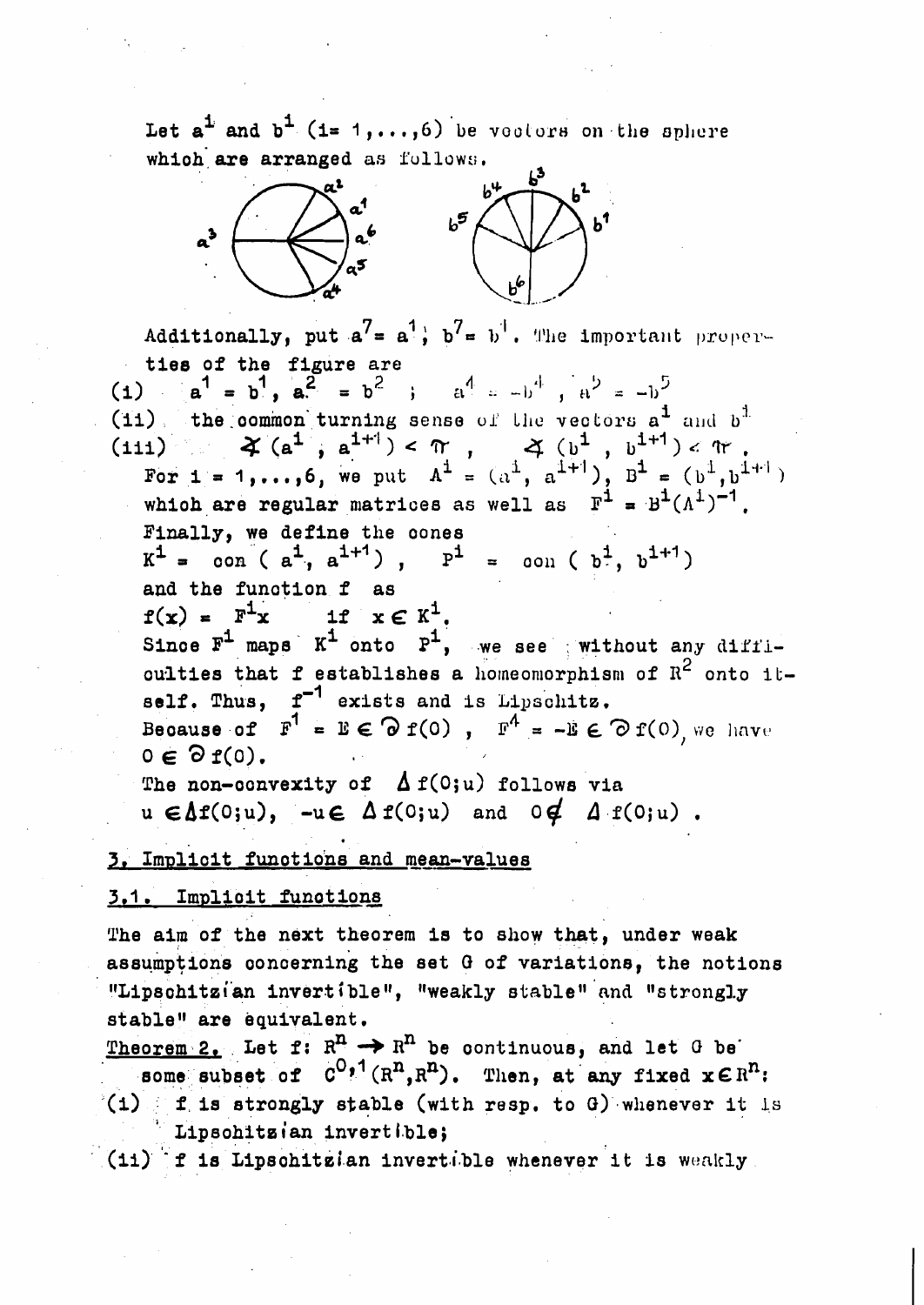stable (with resp. to G) and, additionally, the set G includes at least all affine functions g of the type  $g(y) = a + Av$  where  $a \in \mathbb{R}^n$  and rank  $A \leq 1$ .

We note that the first assertion is already shown for zeros of multifunctions in Banach-spaces, see [18], Lemma 3.1. A classical proof can simply apply Banach's fixed point theorem to the mapping  $F(y) = f^{-1}(f(x) - g(y))$ . We verify assertion (ii).

Since f is weakly stable and G includes all constant functions, the inverse  $f^{-1}$  exists near  $(x, f(x))$ . If it is not Lipschitz there, one finds sequences  $x^k \rightarrow x$ ,  $y^k \rightarrow x$ ,  $x^k \neq y^k$  such that the points  $z^{k}$  =  $(f(y^{k}) - f(x^{k}))/||y^{k} - x^{k}||$ 

converge to zero. Now, define function  $g^k$  by setting  $g^{k}(y) = f(x) - f(x^{k}) - \zeta y - x^{k}, y^{k} - x^{k} - y^{k} - x^{k} \| y^{k} - x^{k} \|^{-1}$ Each  $g^k$  maps  $R^n$  onto a line, hence  $g^k \in U$ . The convergence  $z^k \rightarrow 0$  implies

 $\overline{g}^k \left( \begin{array}{cc} 0,1 \\ B(x, \varepsilon) \end{array} \right)$ 0 for each fixed  $\epsilon > 0$ . Moreover, the definition of  $g^k$  ensures that  $x^k$  and  $y^k$ are two different solutions of the equation  $(in y)$  $f(y) + g^{k}(y) = f(x)$ ,

both converging to x. This contradiction proves the theorem.  $\square$ 

For the proof of the second part of the theorem, we have not used the Lemma 1. Therefore, the statement (11) can be generalized by considering more general spaces.

#### 3.2. Mean-value theorems

The next Theorem 3 (1) coincides with Theorem 2.3.7 in [3] in the case of finite dimension. However, we present the proof in order to illustrate the simple way how the directional derivatives can be used and to show that Rademacher's theorem is not needed in this context. Theorem 3. Let  $f \in C^{0,1}(\mathbb{R}^n, \mathbb{R}^m)$ , and let  $x, u \in \mathbb{R}^n$ . (1) If  $m=1$ , then there is some  $\Theta \in (0, 1)$  such that  $\texttt{f}(x+u) - \texttt{f}(x) \in \Lambda \texttt{f}(x+\theta u; u).$ (11) If  $m \ge 1$  then  $f(x+u) - f(x) \in \text{conv} \left( \bigcup_{0 \le \theta \le 1} \Delta f(x+\theta u; u) \right)$ .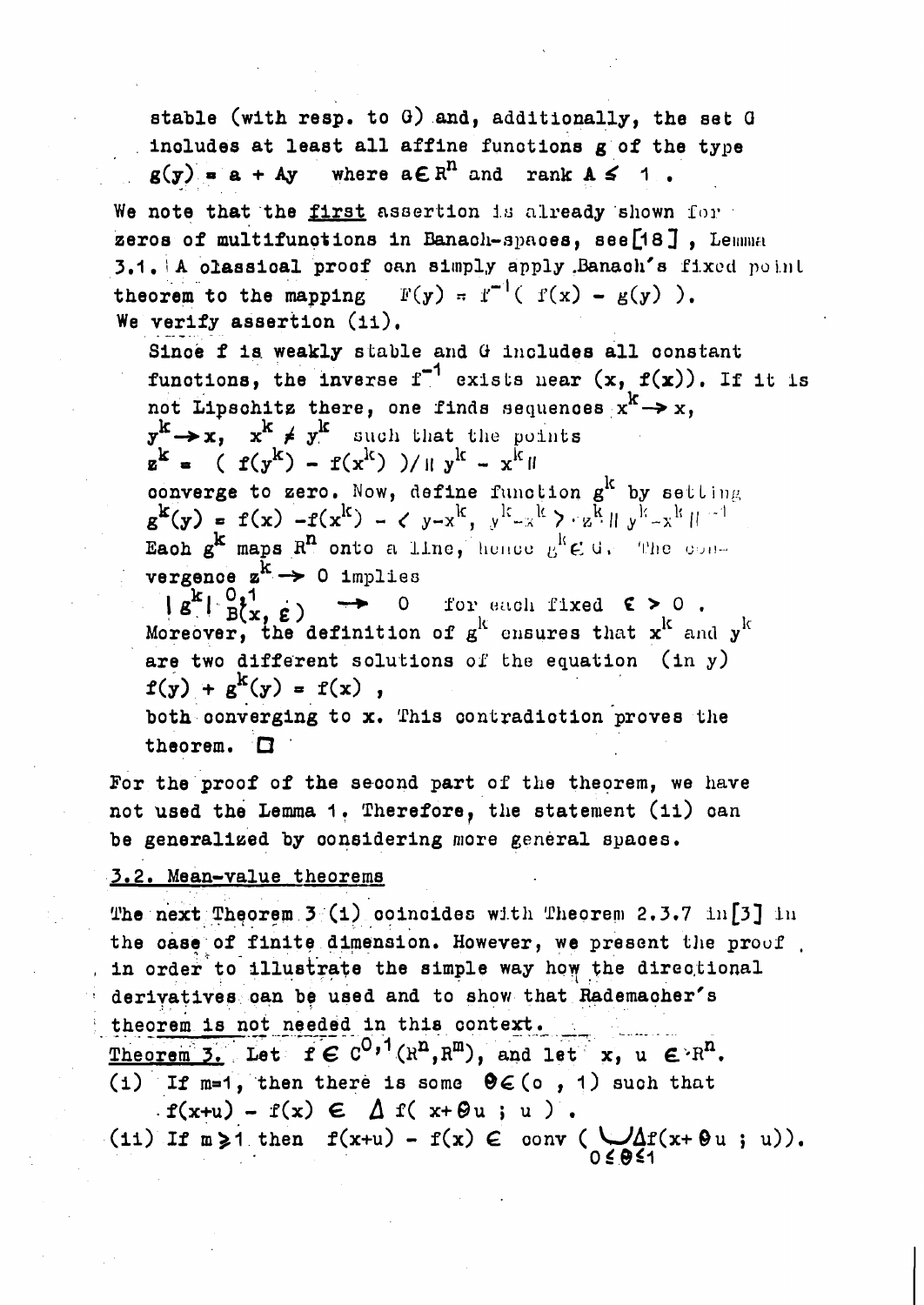(iii) (Taylor expansion) If  $m=n$  and  $f = Dh$  where  $h \in C^1$ ,  $(1, \bar{n}, \bar{n}')$ , then there is some  $0 \in (0, 1)$  such that  $h(x+u) - h(x) \in \langle f(x) , u \rangle + \frac{1}{2} \langle u, \Delta f(x+\Theta u ; u) \rangle.$ [7] uses generalized Hessians to make obvious a similar statement as (iii). Proof: Because of (P8) we may restrict ourselves to the case  $f(x+u) = f(x)$  for proving (1) and (ii).  $(1)$  Consider the function  $(3.1)$   $g(t) = f(x + tu)$ ,  $0 \le t \le 1$ . Since, obviously,  $\Lambda g(\Theta; 1) \subset \Lambda f(x; \Theta u; u)$ , it suffices to show that  $0 \in \Lambda_K(\Theta; 1)$  for some  $\Theta$  in  $(0, 1)$ . Omitting the trivial case  $g =$  constant, one may assume  $\min_{x \in [0, 1]} g(x) < f(x)$  (otherwise consider the  $maximum$ ). Let  $\Theta \in \arg \min_{\begin{bmatrix} C_0, C_1 \\ C_1, C_2 \end{bmatrix}} g(.)$ . Then,  $\Theta \in (0, 1)$ . With  $t < \Theta$ ,  $t \rightarrow \Theta$  and  $\lambda = \Theta - t$  we obtain  $(g(t+2) - g(t)) / 2 \leq 0$  and  $A_E(0, 1) \cap R \neq \emptyset$ . With  $t > 0$ ,  $t \rightarrow 0$  and  $\lambda = t = 0$  we observe  $(g(\theta + 1) - g(\theta)) / 1 \ge 0$  and  $\Delta g(\theta + 1) \cap R_+ \ne \emptyset$ . Therefore, the connected set  $\Lambda_E(\omega; +)$  (in R) contains the origin. C = conv ( $\bigcup_{0 \le \theta \le 1} \Delta f(x + \theta u; u)$ ).  $(i1)$  Let Assume  $0 \notin C$ . Since C is non-empty, convex and compact there is some  $b \in R^m$  that separates C from the origin:  $(3.2)$  0 < (b) 0  $\forall$  occ. Let G:  $R^n \rightarrow R$  be defined as  $G(z) = (b, f(z))$  and put  $F(\theta) = \langle b, \Delta f(x + \theta u, u) \rangle$ . Using (P8) with  $g = \langle b, \cdot, \cdot \rangle$ ,  $h = f$ , we obtain  $F(\theta) = \Delta G(x+\theta u; u).$ Because of (i) there is some  $\theta \in (0, 1)$  satisfying  $\langle b_0, 0 \rangle = \partial G(x+u) - G(x) \in \mathbb{F}(\Theta) = \langle b_0, \Delta f(x+\Theta u;u) \rangle.$ This contradicts (3.2) and indicates  $0 \in C$ . (iii) We define a function g by  $(3.3)$  g(t) = h(x+tu) - t ( h(x+u) -h(x) ). It satisfies  $g(0) = g(1)$ ,  $Dg(t) = \langle f(x+tu), u \rangle - h(x+u)$  $+h(x)$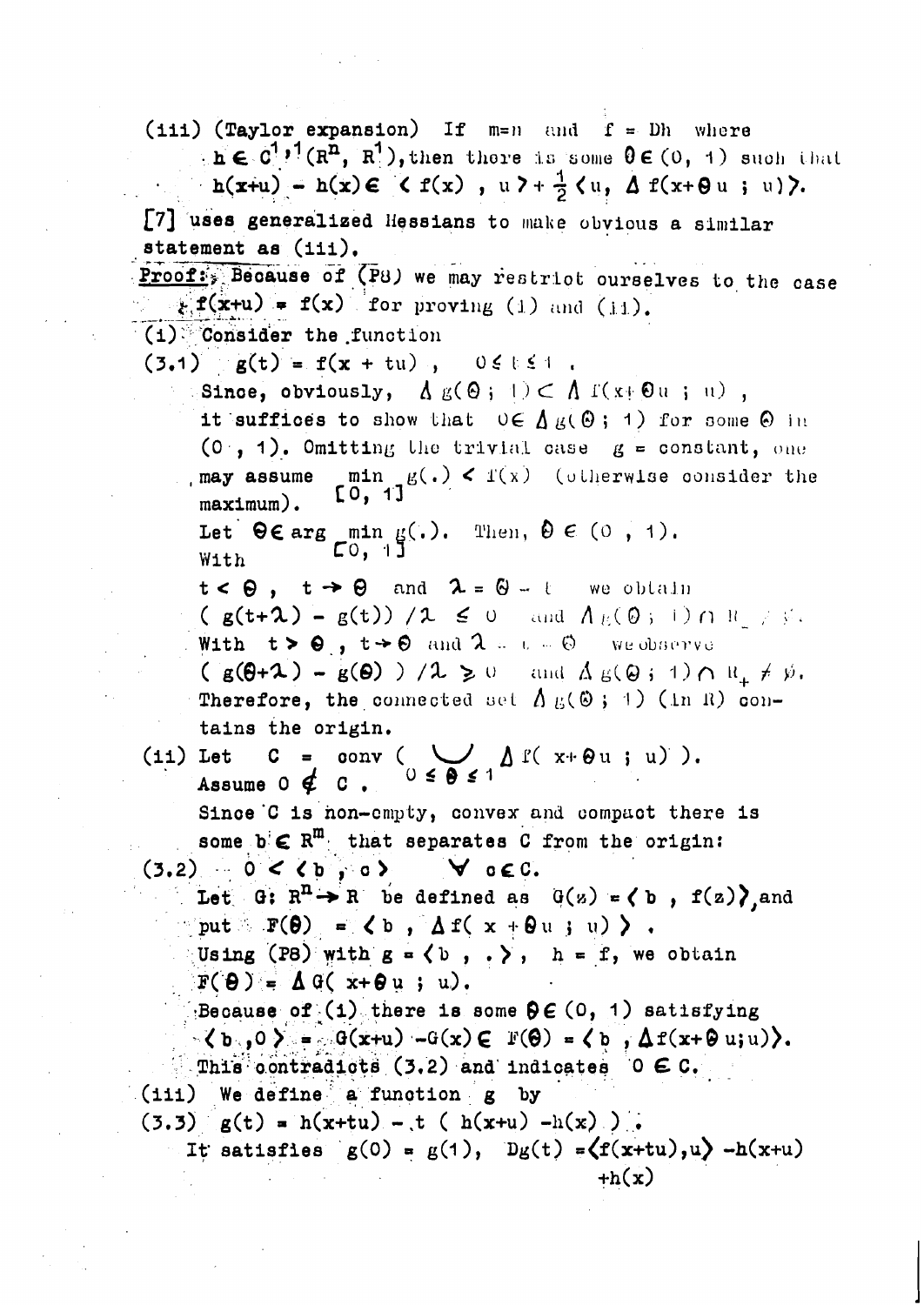and, again by (P8)  $\Delta$  Dg( $\tau$ ; 1)  $\subset$   $\langle u, \Delta f(x+\tau u; u) \rangle$ . Hence, it is enough to verify  $(3.4)$   $0 \in D_g(0) + \frac{1}{2} \Delta D_g(0)$ ; 1) for some  $\Theta \in (0, 1)$ . To do so we introduce a second function r as  $r(t) = g(t) + Dg(0)$  (  $t - \frac{1}{2}$ )<sup>2</sup>. It fulfils the equations  $\sum_{i=1}^{n} r(0) = r(1)$ ,  $Dr(0) = 0$  $(3.5)$   $\sqrt{Dr(t)} = Dg(t) + 2 Dg(0)$  (t - 1/2)  $\frac{1}{2}$   $\frac{1}{2}$   $\frac{1}{2}$   $\frac{1}{2}$   $\frac{1}{2}$   $\frac{1}{2}$   $\frac{1}{2}$   $\frac{1}{2}$   $\frac{1}{2}$   $\frac{1}{2}$   $\frac{1}{2}$   $\frac{1}{2}$   $\frac{1}{2}$   $\frac{1}{2}$   $\frac{1}{2}$   $\frac{1}{2}$   $\frac{1}{2}$   $\frac{1}{2}$   $\frac{1}{2}$   $\frac{1}{2}$   $\frac{1}{2}$   $\frac{1}{2}$  The application of statement (i) yields  $\mathbf{E} = \mathbf{r} \cdot \mathbf{r} \cdot \mathbf{r} \cdot \mathbf{r} \cdot \mathbf{r} \cdot \mathbf{r} \cdot \mathbf{r} \cdot \mathbf{r} \cdot \mathbf{r} \cdot \mathbf{r} \cdot \mathbf{r} \cdot \mathbf{r} \cdot \mathbf{r} \cdot \mathbf{r} \cdot \mathbf{r} \cdot \mathbf{r} \cdot \mathbf{r} \cdot \mathbf{r} \cdot \mathbf{r} \cdot \mathbf{r} \cdot \mathbf{r} \cdot \mathbf{r} \cdot \mathbf{r} \cdot \mathbf{r} \cdot \mathbf{r} \cdot \mathbf{r} \cdot \mathbf{r$  $\exists \theta \in (0, \infty)$ :  $\text{pr}(\infty)$  -  $\text{pr}(0) \in \Delta \text{pr}(\theta; \infty)$ . Because of (3.5) we thus obtain  $0 = r(1) - r(0) \in Dr(0) + \mathcal{L} \Delta Dr(\Theta;1) = \mathcal{L} \Delta Dr(\Theta;1),$  $0 \in \mathcal{C}$  (  $\Delta$  Dg( $\Theta$ ; 1 ) + 2 Dg(0) ). Since  $\tau > 0$ , the formula (3,4) is true.  $\square$ 

The third part of Theorem 3 reveals some information about a critical point x of a  $C^{1}$ ,<sup>1</sup>- function h ( $lh(x) = 0$ ) : If  $\langle u, \Delta Dh(x;u) \rangle > 0$  for all  $u \neq 0$ , then there is some  $E > 0$  such that

 $h(y) - h(x) \ge \varepsilon ||y - x||^2$  for all  $y \in B(x, \varepsilon)$ . This condition, however, is not a necessary one even if h is convex  $(why ?)$ .

# 4. Chain rules and simpleLipschitz functions

The property (P8) may be seen as a first and useful chain rule for the directional derivatives being under consideration. It is, unfortunately, not sufficient for our aim of considering solutions of perturbed Karush-Kuhn-Tucker systems. We need some formula for the directional derivatives of a function  $F(x, z) = f(x, g(z))$  under the following assumptions:

 $(4.1)^{1/2} f \in [c^0, 1(R^{n+m}, R^q), g \in c^0, 1(R^p, R^m),$  and the partial derivatives  $D_y f($ , , .) with respect to the second variable exist and are Lipschitzian. The desired formula is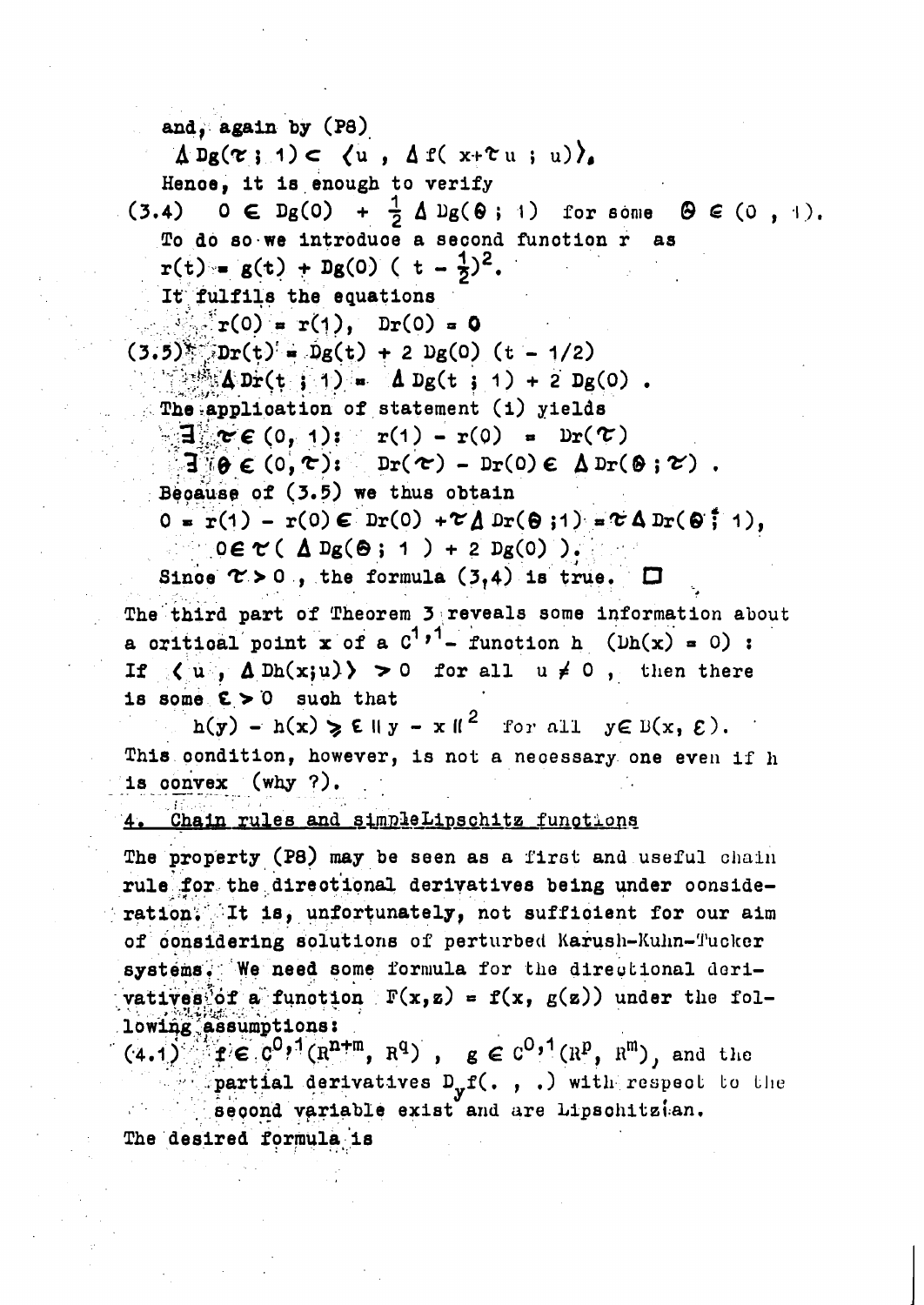# $(4.2) \Delta F((\bar{x}, \bar{z}); (u, w)) = \Delta_x f((\bar{x}, g(\bar{z})); u) + D_y f(\bar{x}, g(\bar{z})) \Delta g(\bar{z}; w).$

By  $\Delta_{\mathbf{x}}$ , we denote the partial directional derivative with respect to x. We will see that  $(4.2)$  is true whenever  $g$ is a simple function.

Def. 5. A function  $g \in C^{0,1}(\mathbb{R}^p, \mathbb{R}^m)$  is said to be simple (at  $\mathbf{z}$ ) if for all sequences  $\lambda_{\mathbf{u}} \downarrow 0$  and all given pairs  $(v, w)$  satisfying  $v \in \Delta g(z; w)$  there is some sequence  $z^k \rightarrow z$  such that v becomes an accumulation point of  $v^{k} = (g(x^{k} + \lambda_{k} w) - g(z^{k}))/\lambda_{k}$ 

Step 1 We investigate the formula  $(4.3) \triangle f((\bar{x}, \bar{y}); (u, v)) = \Delta_x f((\bar{x}, \bar{y}); u) + \Delta_y f((\bar{x}, \bar{y}); v),$ which is not true, in general. The left-hand side consists of all limits of the kind  $(4.4)$   $a^{k} = [f(x^{k} + \lambda_{k}u, y^{k} + \lambda_{k}v) - f(x^{k}, y^{k})]/\lambda_{k}$ ,<br>  $(x^{k}, y^{k}) \rightarrow (\overline{x}, \overline{y}), a^{k} \rightarrow a, \lambda_{k} \downarrow 0$ .<br>
The right-hand side is formed by sums  $b^{k} = b_{1}^{k} + b_{2}^{k}$  with  $(4.5)$   $b^k = (f(x^k + \alpha_k u, \overline{y}) - f(x^k, \overline{y})) / \alpha_k + (f(\overline{x}, y^k + \beta_k v) - f(\overline{x}, y^k)) / (\beta_k,$ <br>  $\rightarrow (x^k, y^k) \rightarrow (\overline{x}, \overline{y})$ ,  $b^k \rightarrow b$ ,  $\alpha_k, \beta_k \rightarrow 0$ .<br>
Suppose the sequences in (4.4) to be given. To obtain

 $a = 11m$  b<sup>k</sup> we may put  $\alpha_k = \beta_k = \lambda_k$  and estimate the difference

 $(4.6)$   $a^{k} = a^{k} - b^{k}$ ,  $(\alpha_{k} = \beta_{k} = \lambda_{k})$ If  $o^k \rightarrow o$ , then  $(4.3)$  holds as inclusion "  $\subset$  ". Conversely, suppose the sequences in (4.5) to be given. Then, we can try to replace the second term  $b_2^k$  by

 $p_2^k = (f(\overline{x}, \eta^k + \omega_k v) - f(\overline{x}, \eta^k)) / \tilde{\omega_k}$  where  $\eta^k \rightarrow \overline{y}$ , and.

 $(4.7)$   $\parallel p_2^k - b_2^k \parallel \rightarrow 0$  (at least for some subsequence).<br>If this is possible, then we can put  $\lambda_k = \alpha_k$ ,  $y^k = \gamma_k^k$ and, with the resulting  $a^{k}$  (4.4), again estimate the difference  $(4.6)$ . If  $o^{k} \rightarrow 0$ , the inclusion "  $\supset$  " is now  $true$   $in (4.3)$ .

Summarizing, two questions remain crucial;  $(1)$  When does  $0^k$   $(4.6)$  tend to zero ?

(11) When oan  $b_2^k$  be replaced by  $p_2^k$  with given  $\alpha_k$ 

 $\therefore$  such that  $(4.7)$  is true ?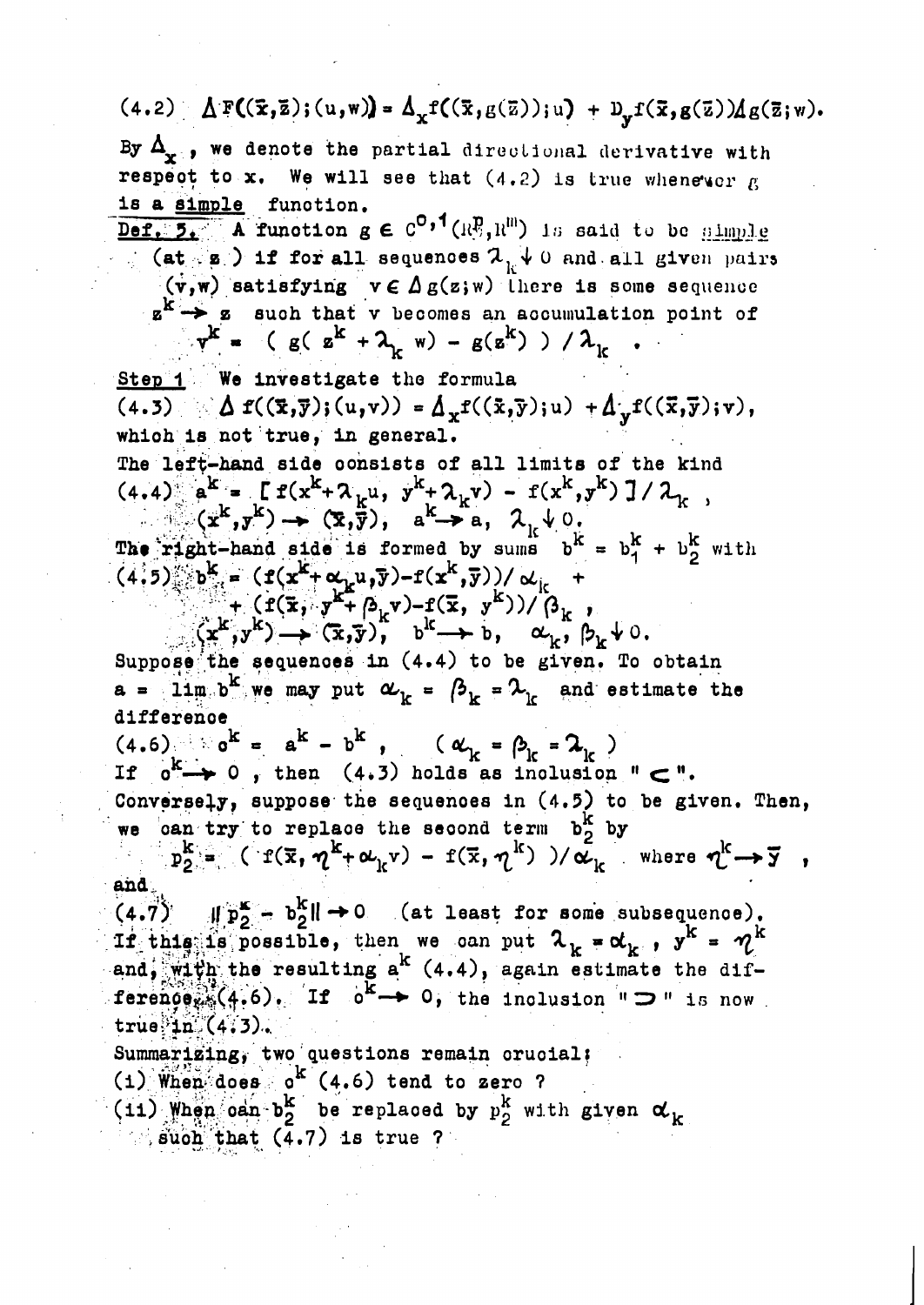Step  $\leq$  Recall the suppositions (4.1) and consider formula  $(4.3)$  in this particular case. Since  $f(\bar{x}, .)$  is continuously differentiable (and simple, Def.5), question (11) finds a positive answer.  $To$  answer  $(1)$  we set  $x' = x^{k} + \lambda_k u$ ,  $y' = y^{k} + \lambda_k v$ ,  $x = x^{k}$ ,  $y = y^{k}$ ,  $\lambda = \lambda_k$ .<br>The difference  $o = o^{k}$  (4.6) then becomes  $o = [((f(x', y'))-f(x', \overline{y})) - (f(x, y')-f(x, \overline{y}))]/2$ +  $\Gamma(f(x, y'))-f(x, y))$  -  $(f(\bar{x}, y'))-f(\bar{x}, y))]/\lambda$  $= 0, 2 + 0, 2$ . Setting  $\Theta = \overline{y} - \overline{t}$  t(y'- $\overline{y}$ ) we may write  $\circ \circ \circ \circ \circ'$  ( $D_y^2 f(x', \theta) - D_y f(x, \theta)$ ) (y'  $\overline{y}$ ) at and estimate  $||o_1|| \le L ||x'-x|| ||y'-\overline{y}|| = L||\lambda_k u|| ||y'-\overline{y}||.$ A similar estimation for  $o_2$  shows that  $o = o^k$  tends to zero. Thus,  $(4.3)$  holds for  $f(4.1)$  with  $\Delta_{\mathbf{v}} f((\bar{x}, \bar{y}); \mathbf{v}) = D_{\mathbf{v}} f(\bar{x}, \bar{y}) \mathbf{v}$ . The latter implies that  $(4.2)$  is true as inclusion "  $\subset$  ". Step  $\mathbf{Z}$ : Finally, suppose  $g$  in  $(4.2)$  to be simple, and let  $b = b_1 + D_v f(\bar{x}, g(\bar{z})) v$  ( $v \in \Delta g(\bar{z}, w)$ ) be some element of the right-hand side in (4.2). We write  $b_1$  as a limit of  $b_1^k$  where  $b_1^k = \left[ f(x^k + \lambda_k u, g(z)) - f(x^k, g(z)) \right] / \lambda_k, x^k \to x, \lambda_k \downarrow 0.$ Since  $g$  is simple, there are sequences  $y^k$  and  $z^k$  such that  $y^k = \frac{1}{2}(\mathbf{g}(\mathbf{z}^k)), \quad \mathbf{g}(\mathbf{z}^k + \lambda_k w) = y^k + \lambda_k v^k, \quad \text{where}$  $\gamma_{k}^{K}$  is some sequence having the accumulation point v, and  $\mathbf{z} \rightarrow \mathbf{z}$ Further, put  $b_2^k = (f(\bar{x}, y^k + \lambda_k v) - f(\bar{x}, y^k) )/\lambda_k$  and  $a^k = (f(x^k + \lambda_k v) - f(x^k, y^k) )/\lambda_k$ . Then, there is some accumulation point a of a<sup>k</sup> in the set  $\mathbf{A}^{\mathbf{K}}$   $\mathbf{F}((\overline{\mathbf{x}}, \overline{\mathbf{z}}); (u, w)),$  and the sequence  $\mathbf{b}^{\mathbf{K}} = \mathbf{b}^{\mathbf{K}}_1 + \mathbf{b}^{\mathbf{K}}_2$ converges to  $b_1 + D_y f(\overline{x}, g(\overline{z}))$  v. Recalling the integral estimation used, in step 2 for  $o = o^k$ , we obtain  $b = a$ , and  $(4.2)$  is verified.  $\Box$ It remains to clarify which functions are simple.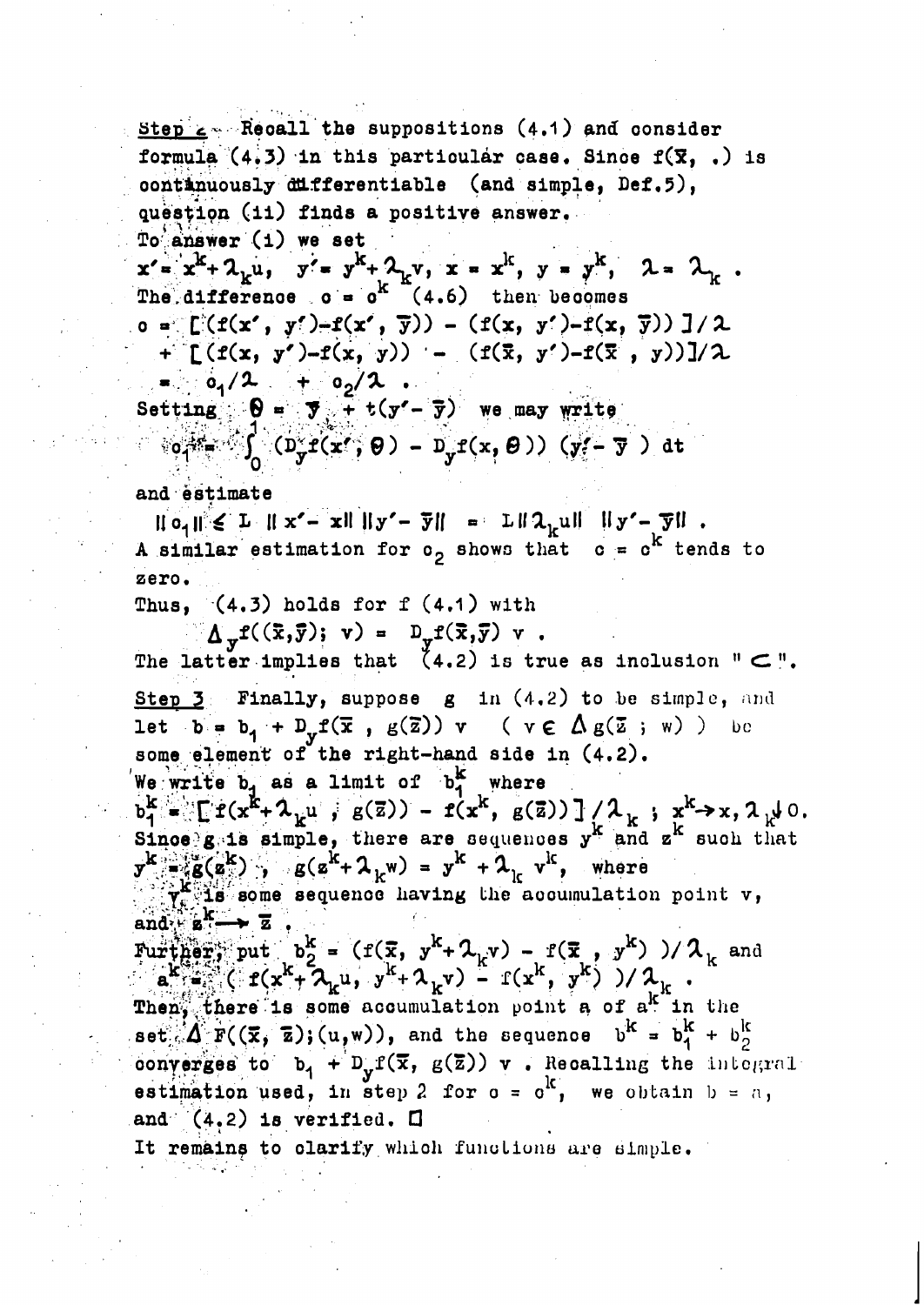The family of simple functions forms a proper subclass  $\cdot$  of  $C^{0,1}(R^{n},R^{m})$  even if n = 1 and m = 2. The problem to construct some corresponding non-simple example is leit to the reader. We will concentrate on the next two "positive" statements.

Lemma 3. Every functional  $f \in C^{0,1}(\mathbb{R}^n, \mathbb{R})$  is simple (at each point).

**Proof:** Let  $v \in \Delta$  f(x;u) and  $\lambda_k$  + 0 be given. We write  $\overline{v}$  = 11m  $v^k$  where, with certain related sequences<br>(4,8)  $v^k = (r^k + \alpha_k u) - r(x^k)$  )/ $\alpha_k$ ,  $x^k \rightarrow x$ ,  $\alpha_k v$  0. Fix any k and consider the line-segment  $I_{L} = [x^{k}, x^{k+1}, x^{k}$ ,  $\frac{1}{4}$  where it ull = 1 may be assumed. The lemma is true if the following can be shown:

For sufficiently large  $t > t(k)$ , there exist  $y^t \in I_k$ such that

 $\overline{w^{t}} := (f(y^{t} + \lambda_{+}u) - f(y^{t}))/\lambda_{t}$ satisfy  $|w^t - w^k| \leq 1/k$ 

Let L be some Lipschitz module of f near  $x$ , and let  $t(k)$ be chosen such that

 $(4.9)$   $\lambda_t < \alpha_k$  (2kL + 1)<sup>-1</sup> for all t > t(k).<br>Assume that, for some t > t(k), such point y<sup>t</sup> does not exist. Considering  $w^t$  as a continuous function of  $y^t$ either  $w^t > v^k + 1/k$  or  $w^t < y^k - 1/k$  must be true for all points in  $I_k$ . We may suppose the first case. By using this inequality successively for  $\dot{y}^{\dagger} = x^{k} + s \lambda_{t} u$ ,  $s = 0, 1, ..., [\alpha_{k}/\lambda_{t}] = N$ and applying (4.8) we obtain , after some elementary oaloulations, that  $z := x^{k} + N \lambda_{+}$  u fulfils  $f(z) - f(x^k + \alpha_k u) > \lambda_t (N/k - L)$ 

where  $\|\mathbf{v}^k\| \leqslant L$  is assumed. Because of (4.9) we have  $N > (\alpha_k / \lambda_+) - 1 > 2kL$ 

which, together with  $\|\mathbf{z} - (x^k + \alpha_k u)\| \leq \lambda_k$ , leads to a contradiction regarding the Lipschitz assumption.  $\square$ Note that the lemma, particularily, says that F.H. Clarke's directional derivative may be written as

 $f^{0}(x;u) = \frac{1}{2}m$  sup k(  $f(x^{k}+u/k) - f(x^{k})$  ).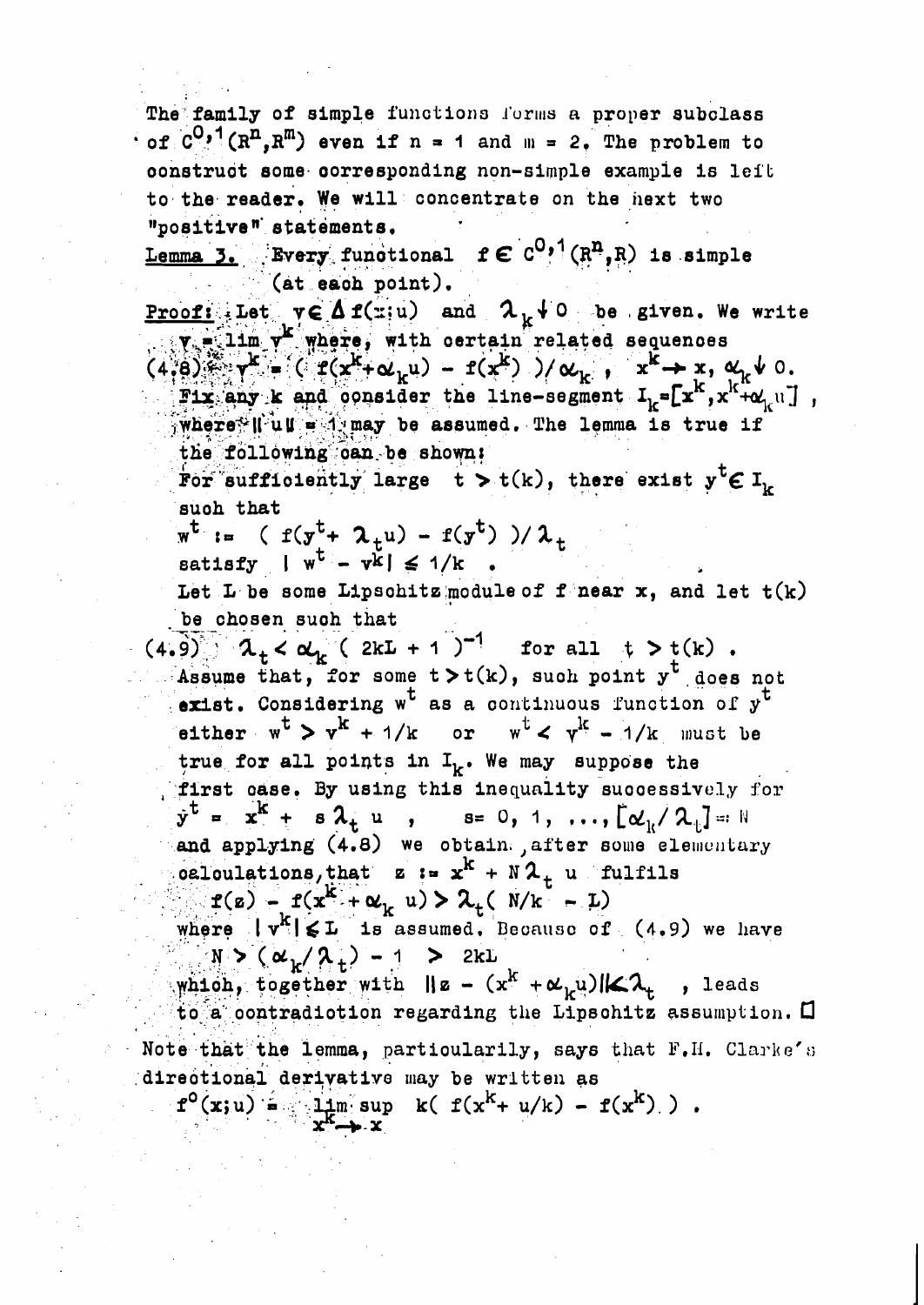We finish this section with

**Lemma 4.** The function g:  $R \rightarrow R^2$ , defined by  $\frac{1}{\log(t)} =$  (t  $\Theta$ ,  $t\Theta$ ),  $t\Theta = \min\{0, t\}$   $t\Theta = \max\{0, t\}$ its simple. The set  $\Delta g(t; v)$  consists of all  $a = (a^-, a^+) \in R^2$  satisfying  $(4,10)$   $a^{-1}t^{\oplus} = a^{+}t^{\ominus} = 0$ ,  $a^{-}+a^{+} = y$ ,  $a^{-} \cdot a^{+} \ge 0$ . Proof: The set A defined by (4.10) ogniains  $\Delta$ s(t;v) because of  $(P_4)$  and  $A = O_B(t)v$ . We note that this argumentation is not consequently concerning the remark after the proof of (P4), but it gives more information than the (easily possible) elementary proof. Now, let  $a \in A$ , and let  $\lambda_1 \downarrow 0$  be given. The construction of  $x^k \rightarrow t$ , such that  $a^{k}$  :=  $(g(x^{k}+ \lambda_{k}v) - g(x^{k}))/\lambda_{k}$ converge to a, is then very easy. If  $t \neq 0$  then  $x^k = t$ . Let  $t = 0$ . Then, we put  $x^{k} = \begin{cases} 0 & \text{if } v=0 \\ -\lambda_{k} a^{+} & \text{if } v > 0 \\ -\lambda_{k} a^{+} & \text{if } v < 0 \end{cases}$  $\Box$ 5. Strongly stable critical points in C<sup>1,1</sup>- optimization Consider an optimization problem inf  $f(x) + \langle a, x \rangle$  s.t.  $P(a, b, o)$ :  $g_1(x) \leq b_1$  1= 1,..., m where a, b, o are regarded as (small) parameters and f,  $g_1$ ,  $h_1$  are supposed to belong to  $C^1$ ,  $($ R<sup>n</sup>, R). Following M. Kojima [11] we assign to P the function (5.1)  $F(x,y,z) = \begin{pmatrix} DF(x) + \sum y_1^{\Theta} Dg_1(x) + \sum z_j Dh_j(x) \\ y_1^{\Theta} - g_1(x) \\ - h_j(x) \end{pmatrix}$ which lies in  $C^{0,1}$  ( $R^{n+m+p}$ ,  $R^{n+m+p}$ ). The <u>critical points</u> of  $P(a, b, c)$  are described by equation  $F(x,y,z) = - (a,b,0).$  $(5.2)$ Their relation to Karush-Kuhn-Tucker points (KKTP) is given by the (Lipschitzlan) correspondence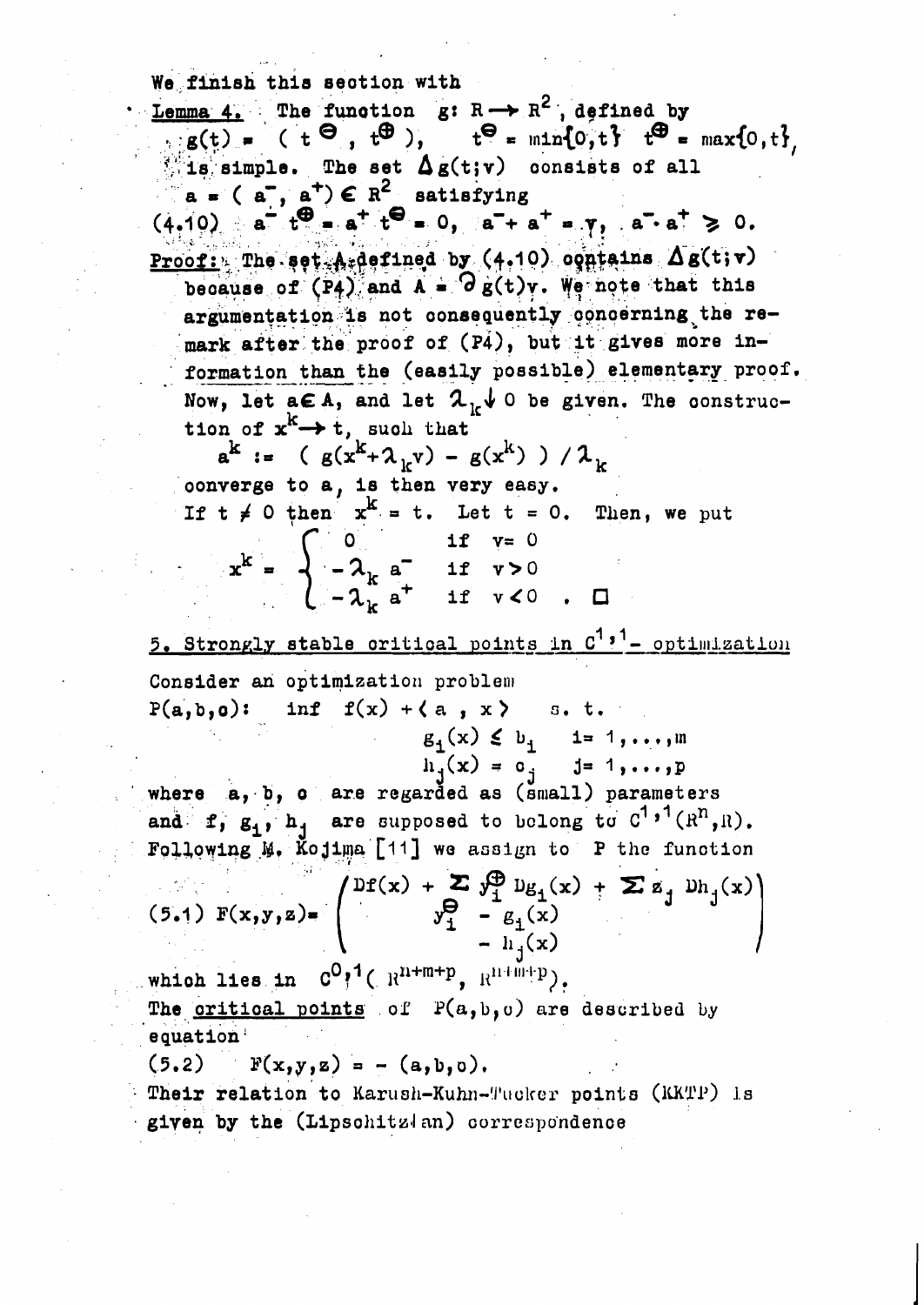$(x,y,z)$  oritical  $\longrightarrow$   $(x, y^{\mathcal{Q}}, z)$  KKTP  $(x,y,z)$  KKTP  $\implies$   $(x,y+g(x),z)$  oritical.

Let  $\overline{B} = (\overline{x}, \overline{y}, \overline{z})$  be some fixed critical point of  $P(0, 0, 0)$ . We ask after the existence of some neighbourhoods  $N(\bar{s})$  and  $U(0)$ such that N(B) contains exactly one critical point s of  $P(a, b, c)$  whenever  $(a, b, c) \in U(0)$  where, additionally, the resulting function is Lipschitz. This property (often called "strongly stable") means obviously that  $F$  (5.1) is Lipschitzian invertible at 3. Consequences of this fact as well as sufficient conditions for  $C^2$ -problems are to be found in several papers; the ones closest to the present are (perhaps) [8] [11] and [17] whereas similar properties for local minimizers are the subject of [9] and [10].

Recalling Theorem 1 we have to olarify whether condition  $0 \notin \Delta F(\overline{s}; r)$  for all  $r = (u,v,w) \neq 0$  $(5.3)$ holds.

In order to use the chain rule  $(4.2)$  it is convenient to write F in the form

 $F(x,y,z) = \begin{pmatrix} Df & Dg_1 & \cdots & Dg_m & 0 & \cdots & 0 & Dh_1 & \cdots & Dh_p \\ -g & 0 & \cdots & 0 & g & 0 & \cdots & 0 \\ -h & 0 & \cdots & 0 & 0 & \cdots & 0 & 0 \end{pmatrix} \begin{pmatrix} 1 \\ y \\ y \end{pmatrix}$ 

Here, all veotors included are considered as columns, and the matrix depends on x only. We denote it by  $M(x)$ , and write  $b(y,z)$  for the vector on the right. Applying Lemma 4 to the m functions  $y_1 \mapsto (y_1^{\oplus}, y_1^{\ominus})$  of independent variables we see that b is simple and that

 $\Delta b((\overline{y},\overline{z});(v,w))$  consists of all vectors  $(0,a^+,a^-,w)$ satisfying

 $(5.4)$  a<sup>+</sup> a<sup>+</sup> = v, a<sub>1</sub><sup>=</sup> 0 (ie 1<sub>+</sub>), a<sub>1</sub><sup>+</sup> = 0 (ie 1) and  $\mathbb{R}^n$ ,  $a_1^- \cdot a_1^+ \geq 0$ ,

 $\mathbb{T}_{\bullet} = \{1: \overline{y}_1 < 0\}$ ,  $\mathbb{T}_{+} = \{1: \overline{y}_1 > 0\}$ ,  $\mathbb{T}_{0} = \{1: \overline{y}_1 = 0\}$ .<br>By the help of formula (4.2) we obtain

$$
\Delta F(\vec{s}; r) = \Delta_{\mathbf{x}}(Mb)(\vec{x}, b(\vec{y}, \vec{z}) |_{\mathbf{H}})
$$

where.

+  $D_b(Mu)(\overline{x}, b(\overline{y}, \overline{z})) \Delta b((\overline{y}, \overline{z}); (v, w))$ ,

The first term of the right-hand side consists of all vectors of the kind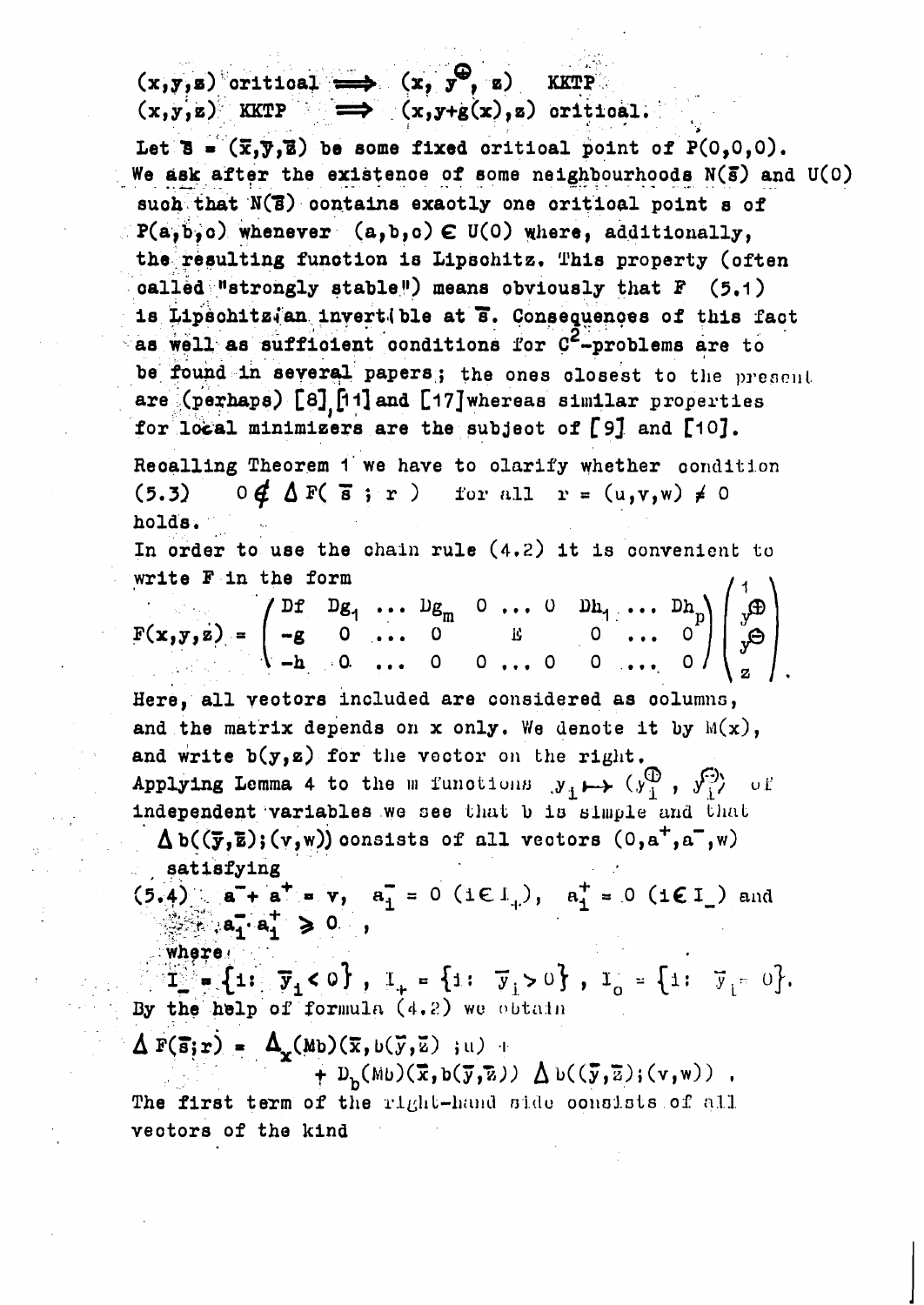$\left(-\widetilde{\text{Dg}}(\overline{\textbf{x}})^{\text{T}}\textbf{u}\right)$  where  $\left\{\in \Delta_{\textbf{x}}(\texttt{Df} + (\overline{\textbf{y}}^{\texttt{(D)}})^{\text{T}}\texttt{Dg} + \overline{\textbf{s}}^{\text{T}}\texttt{Dh})(\overline{\textbf{x}}; \textbf{u}) = \textbf{0}$  $\overline{=}:\mathbb{H}(\mathfrak{u})$ . Note that, for  $C^2$ - functions, the set  $H(u)$  is simply Hu if H denotes the Hessian of the Lagrangian with respect to  $x$  at  $\overline{8}$ . The second term of the right-hand side has the form  $M(\mathbf{\overline{x}})$   $\Delta$  b and consists of vectors of the kind  $\left(\sum_{1}^{a} \frac{a}{1} \cdot Dg_1(\overline{x}) + \sum_{a}^{b} \frac{1}{a} \cdot Dh_j(\overline{x})\right)$ where a, a<sup>+</sup> are restricted to (5.4). Summarizing we obtain: Condition (5.3) holds true iff the system -  $(\sum a_j^+ Dg_j(\overline{x}) + \sum w_j^+ Dh_j(\overline{x}) ) \in H(u)$ <br> $Dg(\overline{x})^T_u = a$  $(5.5)$  $Dh(\vec{x})^T u = 0$ , with  $a^+$ ,  $a^-$  according to  $(5.4)$ , has the trivial solution  $(u, v, w) = 0$  only. Let us introduce some second, more convenient system with variables  $u_1 \alpha$ ,  $\beta$  by the conditions  $\sum_{\mathbf{i} \in \mathbb{I}_{\mathcal{O}} \cup \mathbb{I}_{+}} \alpha_{\mathbf{i}} \mathbb{D} \mathsf{g}_{\mathbf{i}}(\overline{\mathbf{x}}) + \sum \beta_{\mathbf{j}} \mathbb{D}_{\mathbf{h}_{\mathbf{j}}}(\overline{\mathbf{x}}) \in \mathbb{N}(\mathbf{u})$  $\alpha_1 D_{g_1}(\bar{x})^T u \leq 0 \qquad \forall i \in I_0$  $(5,6)$  $Dg_1(\bar{x})^T u = 0 \quad \forall \text{ i } \in I_+$  $Dh(\bar{x})^T u = 0$ . Condition (5.3) of "strong stability" Theorem 4. holds true if and only if the system (5.6) has only the trivial solution  $(u, d, \beta) = 0$ **Proof:** Indeed, if  $(u,v,w)$  solves  $(5.5)$  with oertain  $a^+$ , a from  $(5.4)$  then we find that  $(u, d, \beta)$  with  $\alpha = -a^+$ ,  $\beta = -w$  solves (5.6) (We remove the components  $\alpha_1$ , i $\epsilon I$  ). Conversely, if  $(u, \alpha, \beta)$  $\overline{\text{solves}}$  (5.6) we construct a solution of (5.5) as follows:  $i \in I$ :  $v_1 = Dg_1(\bar{x})^T u$ ,  $a_1^+ = 0$ ,  $a_1^- = Dg_1(\bar{x})^T u$ 16I<sub>0</sub>:  $v_1 = Dg_1(\bar{x})^T u - \alpha_1^2$ ,  $a_1^2 = -\alpha_1^2$ ,  $a_1^2 = 0$ ,  $a_1^2 = 0$ ,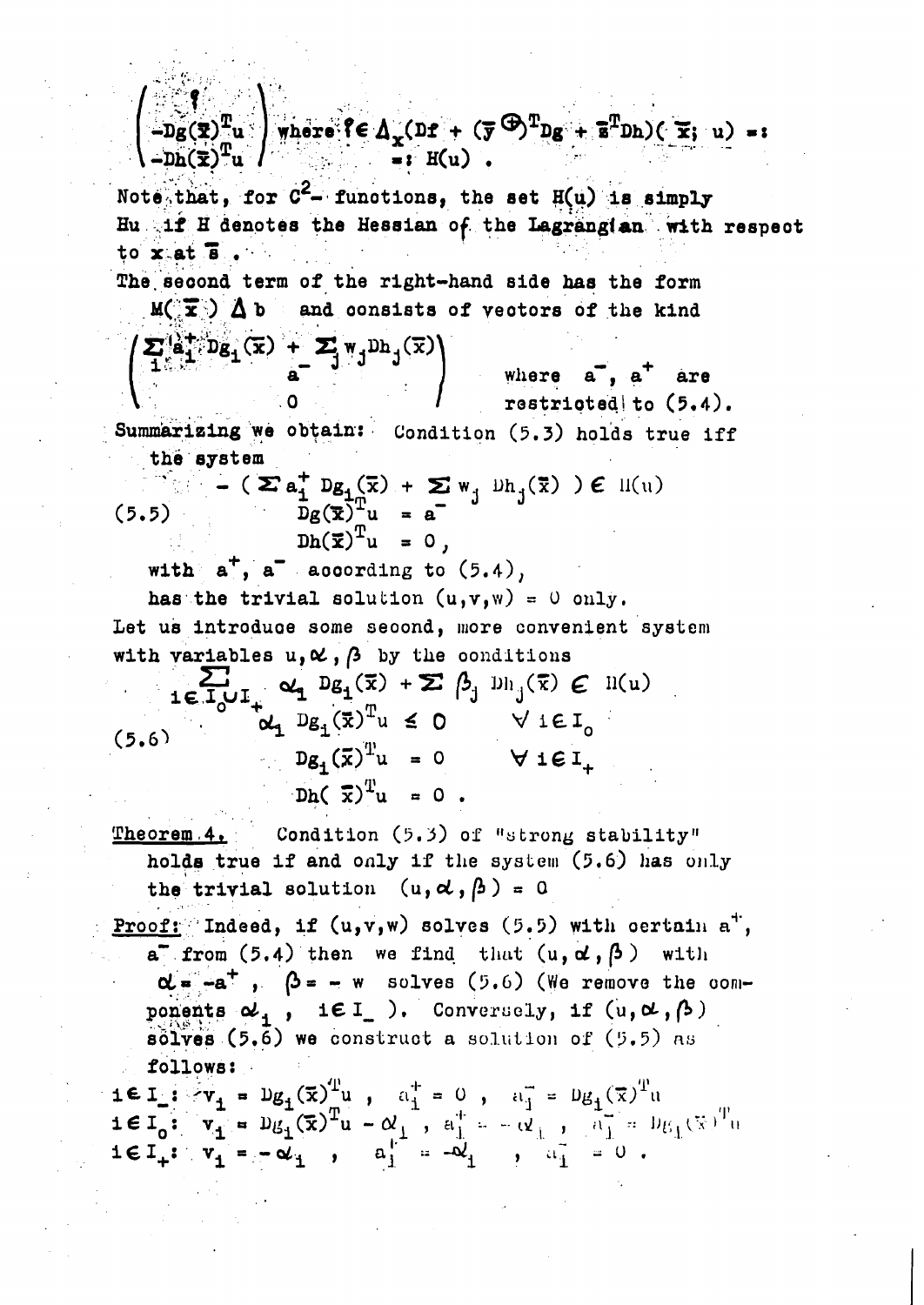Setting  $w = -\beta$  the vector  $(u,v,w)$  solves  $(5.5)$ . Since, finally, nontrivial solutions are preserved under the given transformations (which is not diffioult to see), nothing remains to prove.  $\square$ 

In order to interprete this result we define the tangent space associated with  $(\overline{x},\overline{y})$  as

 $T(\overline{x}, \overline{y}) = \{u : Dh(\overline{x})^T u = 0, D_{\mathcal{B}_1}(\overline{x})^T u = 0 \forall i \in I_\perp\}.$ To each  $u \in T(\bar{x}, \bar{y})$  there corresponds some (normal-) cone<br>  $K(u) = \left\{ z : z = \sum_{i=1}^{\infty} \sum_{j=1}^{\infty} \alpha_i D_{i,j}(\bar{x}) + \sum_{j=1}^{\infty} \beta_j D_{i,j}(\bar{x}) \right\}$ 

where  $\alpha_1 D_{\beta_1}(x)^T u \leq 0 \quad \forall \, i \in I$ ,  $\}$ . The theorem then says that condition  $(5.3)$  is equivalent to the two requirements

(1) The gradients  $Dg_1(\overline{x})$  (ie I<sub>o</sub>UI<sub>+</sub>) and  $Dh_1(\overline{x})$  are linearly independent (LICQ)

 $(11)$  K(u)  $\cap$  H(u) =  $\emptyset$  for each u $\in$  T( $\overline{x}, \overline{y}$ ), u  $\neq 0$ . It seems natural to understand (ii) as a second-order condition.

If the involved functions are  $c^2$  then  $system(5.6)$ describes a linear complementarity problem. The question whether such problems have non-trivial solutions was completely solved by S.M. Robinson [17].

Since  $\langle z,u\rangle \leq 0$  for  $z \in K(u)$ , condition (ii) holds true whenever  $u \in \mathbb{T}(x,y) \setminus \{0\}$  and  $v \in \mathbb{H}(u)$  imply  $\langle v, u \rangle > 0$ .

#### Concluding remarks

In comparison with the  $C^1$ -oase, we note two important unpleasant properties of  $C^{0.7}$ -functions:

- 1. In spite of (P2) the multifunction  $y \mapsto \Delta_x f((x,y),u)$ may fail to be closed; see Example 1.
- 2. Suppose f:  $R \rightarrow R$  to have a Lipschitz(an inverse and try to determine its only zero by any iterative procedure which coincides with Newton's method at all points where f is differentiable. Then, the procedure may fail to converge (locally) as it generates an alternating sequence with almost all initial points; see [4], §2.3.

Acknowledgement: Many fruitful discussions with my colleagues D. Klatte and K. Tammer as well as with H.Th. Jongen and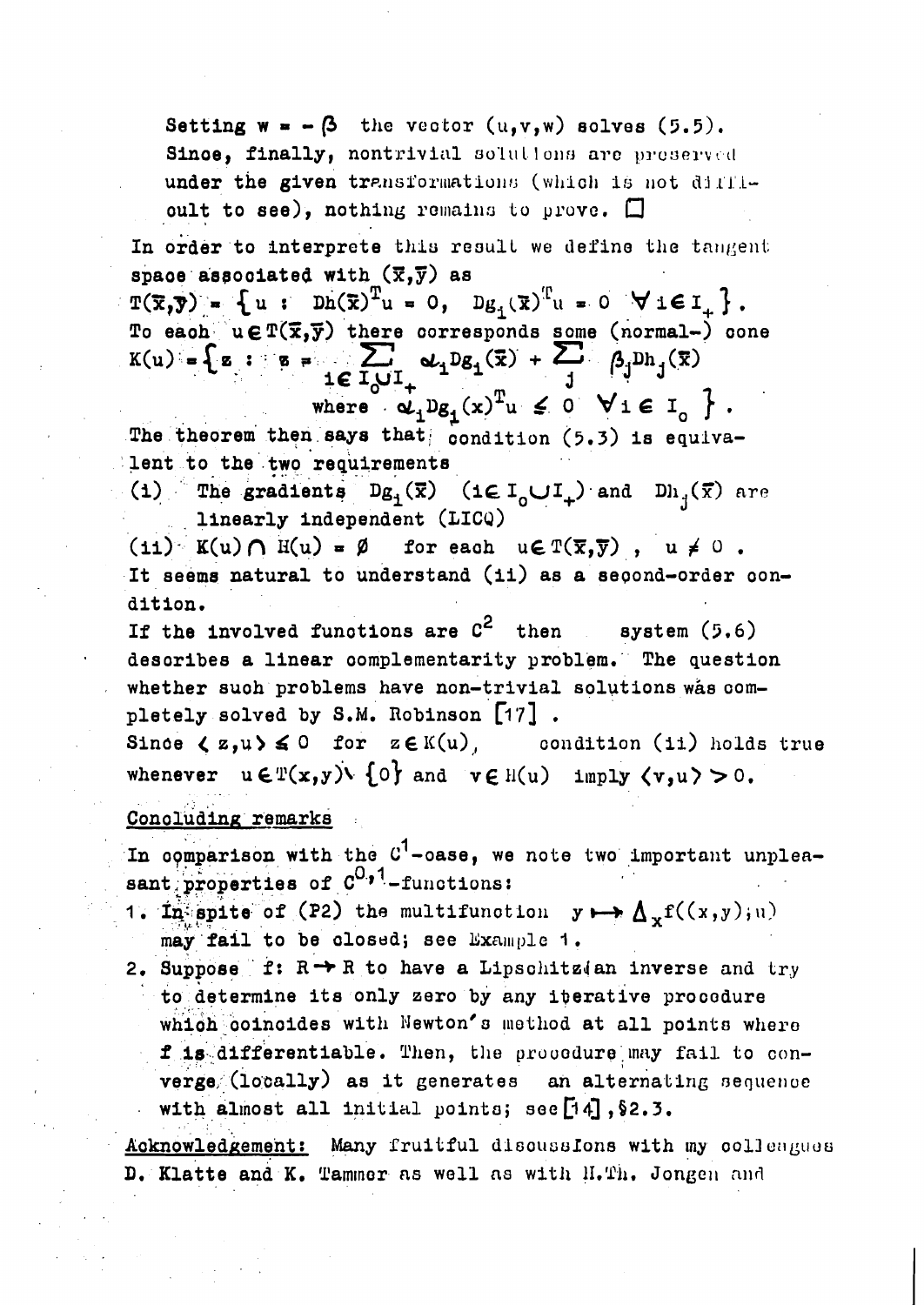F. Nozitka have influenced the present investigations in a very constructive manner.

References

- Aubin, J.P.; Ekeland, I.: Applied Nonlinear Analysis.  $[1]$ New York: Wiley, 1984
- \*Clarke, F.H.: On the inverse function theorem. Pacific<br>J. of Mathematics 64 No.1 (1976), 97-102  $\lceil 2 \rceil$
- Clarke, F.H.: Optimization and Nonsmooth Analysis.  $\mathbf{5}$ New York: Wiley, 1983
- Demyanov, V.F.; Rubinov, A.M.: Quasidifferential Cal- $[4]$ oulus, Optimization Software. New York, Berlin: Springer, 1986
- Hiriart-Urruty, J.B.: Tangent cones, generalized gra-<br>dients and mathematical programming in Banach spaces.<br>Math. Oper. Res. 4 (1979), 79-97  $[5]$
- $[6]$ Hiriart-Urruty, J.B.: Characterizations of the plenary hull of the generalized Jacobian matrix. Math. Programming Study 17 (1982), 1-12
- Hiriart-Urruty, J.B.; Strodiot, J.J.; Hien Nguyen, V.:<br>Generalized Hessian matrix and second-order optimality  $[7]$ conditions for problems with C<sup>1</sup>,<sup>1</sup>-data. Appl. Math. Optimization 11 (1984), 43-56
- Jongen, H.Th.; Klatte, D.; Tammer, K.: Implicit func-[8] tions and sensitivity of stationary points. Aachen, Techn.Hochschule, Preprint No.1 (1988)
- Klatte, D.: On strongly stable local minimizers in non-[9] linear programs. In: Advances in Mathematical Optimization/ ed. Guddat, J. et al. - Berlin: Akademie Verlag, 1988, 104-113
- [10] Klatte, D.; Tammer, K.: On second-order sufficient op-<br>timality conditions for  $C^1$ , 1-optimization problems. Optimization 19 (1988) 2, 169-180
- [11] Kojima, M.: Strongly stable stationary solutions in nonlinear programs. in: Analysis and Computation of Fixed Points/ ed. Robinson, S.M.- New York: Academic  $\therefore$  Press, 4980
- [12] Kruger, A.Y.: Properties of generalized differentials. Sib. Math. J. 24 (1983), 822-832
- [13] Kruger, A.Y.; Mordukhovich, B.S.: Extreme points and the Euler equations in nondifferentiable optimization problems. Dokl. Akad. Nauk BSSR 24 (1980), 684-687
- [14] Kummer, B.: Newton's method for non-differentiable functions. in: Advances in Mathematical Optimization/ ed. Guddat, J. et al.- Berlin: Akademie Verlag, 1988,  $114 - 125$
- [15] Mordukhovich, B.S.: Metody approksimacij v zadacach optimizacij i upravlenija. Moskva: Nauka, 1988